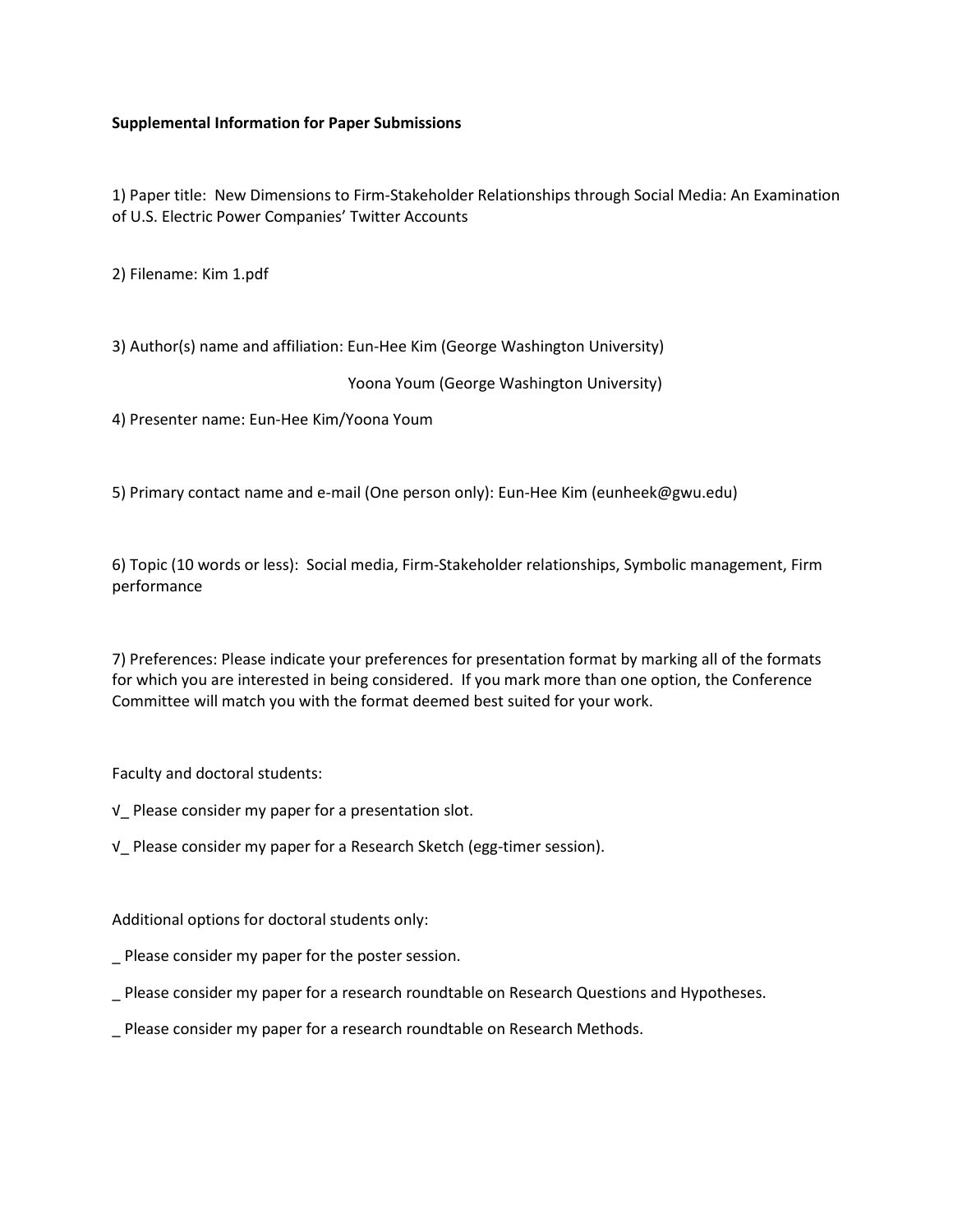- 8) Topic (please check those that apply):
- \_ Accounting
- \_ Certification Programs
- \_ Creation and Development of Environmental Markets
- \_ Economics
- \_ Environmental Finance
- \_ Innovation and Entrepreneurship
- \_ Law and Ethics
- \_ Management/Strategy: economics oriented
- √\_ Management/Strategy: OB/OT/organizations oriented
- \_ Marketing
- \_ Operations/Supply Chain
- \_ Public Policy
- \_ Real Estate
- \_ Sustainable Resource Management
- \_ Other (please specify)
- 9) Method (please check those that apply):
- \_ Analytical Model
- \_ De/Inductive Theory Building
- \_ Empirical: qualitative
- √\_ Empirical: quantitative
- \_ Non-Empirical: qualitative
- \_ Non-Empirical/Conceptual: qualitative
- \_ Other (please specify)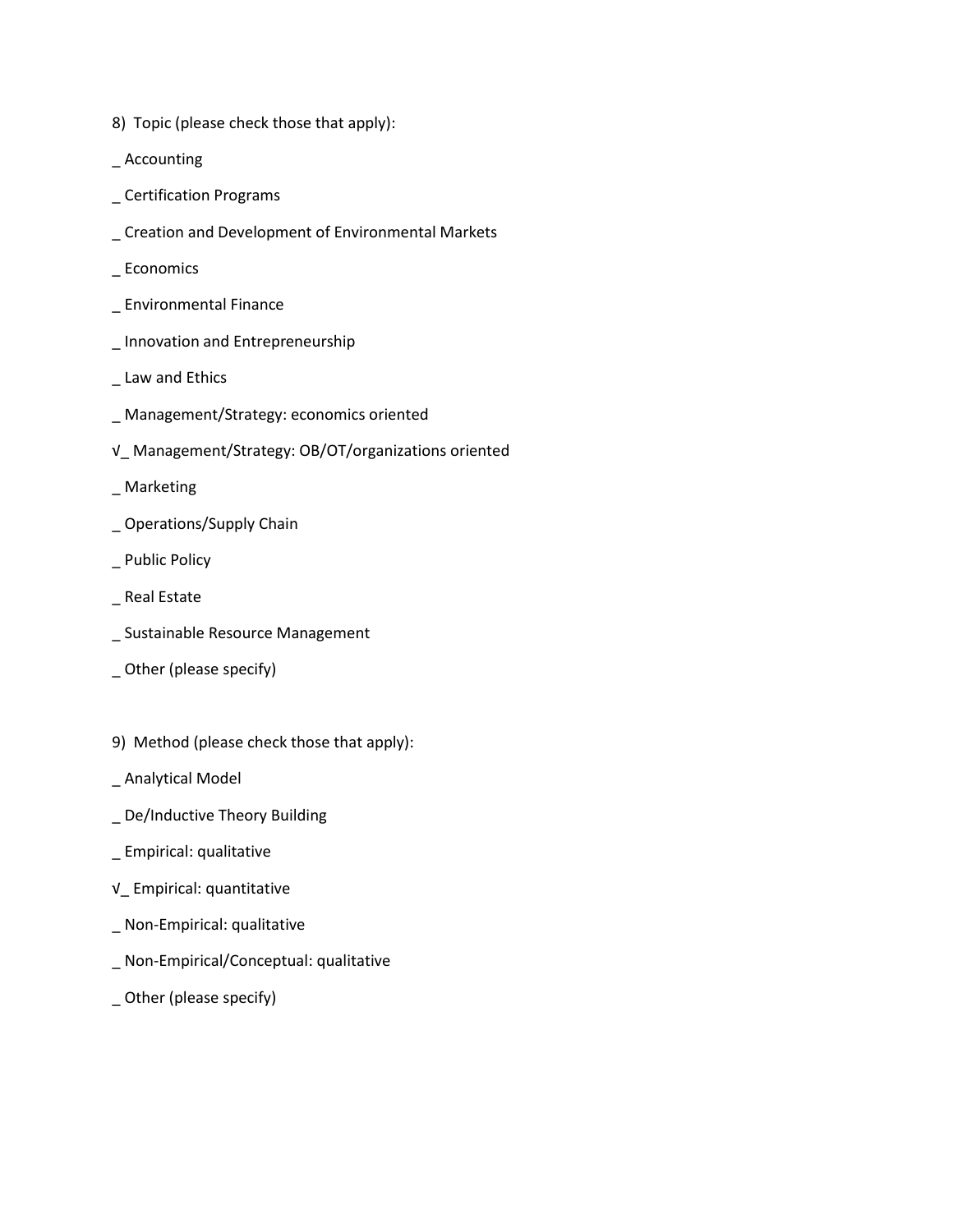## **New Dimensions to Firm-Stakeholder Relationships through Social Media: An Examination of U.S. Electric Power Companies' Twitter Accounts**

#### **Abstract**

Social media has been gaining popularity; not only individuals but large organizations have started to increasingly use social media. In this paper, we explore how the new dimensions that social media tools have added in the relationships between firms and external stakeholders—less formal and more frequent interactions—change the dynamics of the relationships and how the changes in turn may affect firm performance. We find that firms use Twitter to build rapports with external stakeholders among other purposes, and this in turn has positive implications for firm performance. We also find that useful tweets as judged by stakeholders have positive consequences for firm performance. In addition, firms with higher emissions tweet more about their CSR-related activities, and firms with weak CSR performance tweet more about their environmental sustainability-related activities.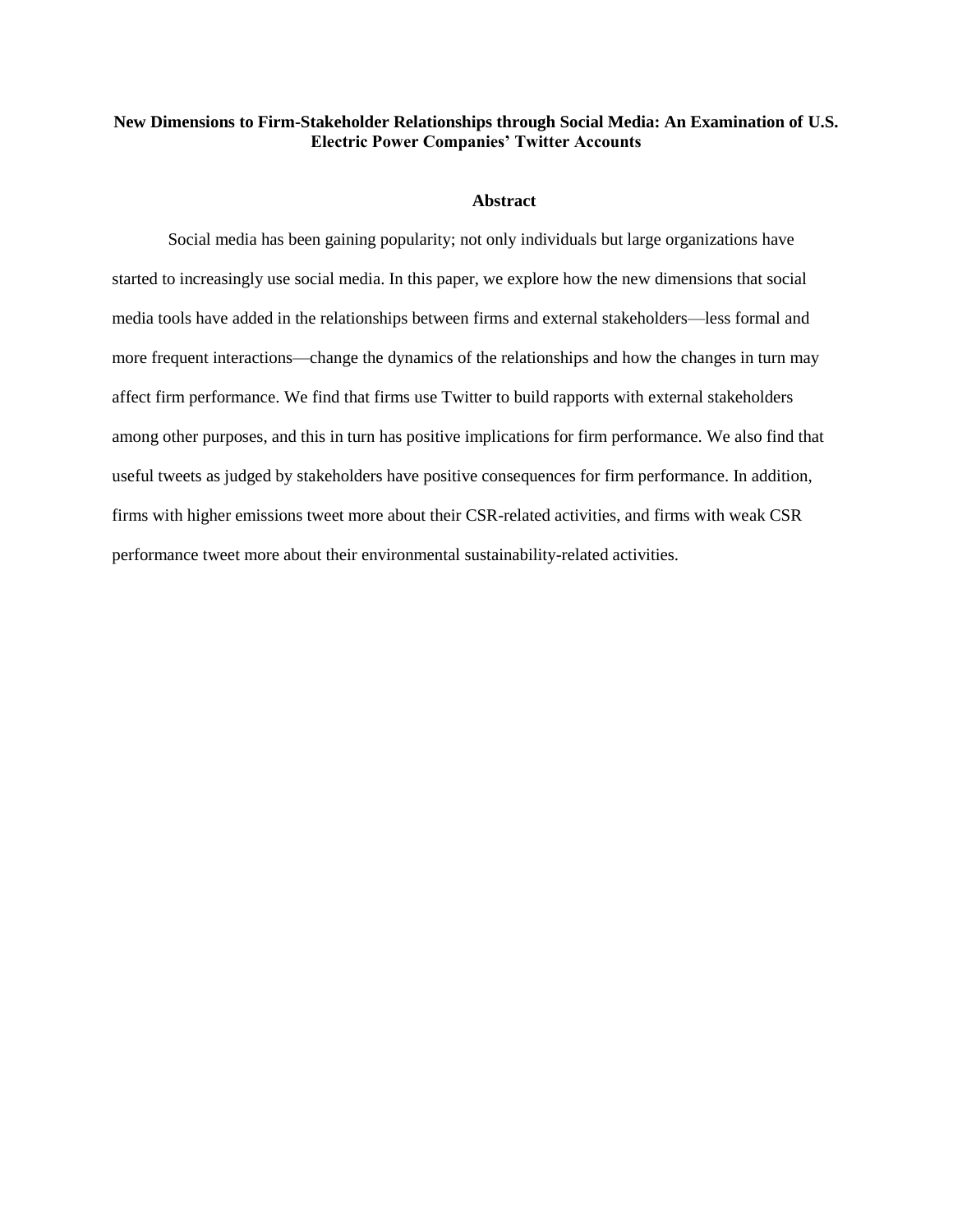Growing number of firms have been adopting social media, such as Twitter and Facebook. Firms use social media for various purposes, for example, to manage their core business functions, to promote their products, to expand distribution channels, or to manage customer service on a continuous basis. Firms also use social media to publicize their corporate social responsibility (CSR) and environmental sustainability-related activities. In addition to facilitating business operations and publicizing the efforts mentioned above, social media has brought about important changes to the ways in which firms interact with their stakeholders.

Most noticeably, such communication channels allow firms to interact with their external stakeholders in greater frequency compared to traditional ways of interactions, such as through shareholder meetings or annual reports. More frequent interactions with stakeholders have potential benefits both for external stakeholders and for firms. First, the immediacy inherent in social media facilitates the delivery of timely information. For investors, timely information means reduced information asymmetries and thus lower transaction costs, without having to incur the cost of obtaining private information (King, Pownall, and Waymire, 1990; Botosan and Harris, 2000). For firms, lower transaction costs mean lower costs of capital. Frequent disclosure of information also promotes increased transparency, reducing incentives to manage earnings (Jo and Kim, 2007). Second, frequent interactions between a firm and its stakeholders may help build a greater sense of relatedness (Doney and Cannon, 1997). Frequent communication allows resolution of issues as they arise, avoiding the accumulation of grudges (Nelson, 1989). Frequent contact also facilitates more informal interactions. Less conflict and more informal exchanges are likely to lead to higher levels of trust (Dwyer, Schurr and Oh 1987; Morgan and Hunt 1994). Stakeholders are more likely to do business with an organization when the affective bonds of liking, trust, and respect have been established (Morris & Feldman, 1996), and this may in turn enhance firm competitiveness (Noordewier, John and Nevin 1990; Doney & Cannon, 1997).

Despite potential usefulness of social media in managing core business functions and managing stakeholder relationships, not all firms have adopted social media, and firms differ widely in the extent and scope of their usage of social media. This paper examines why and how social media usage is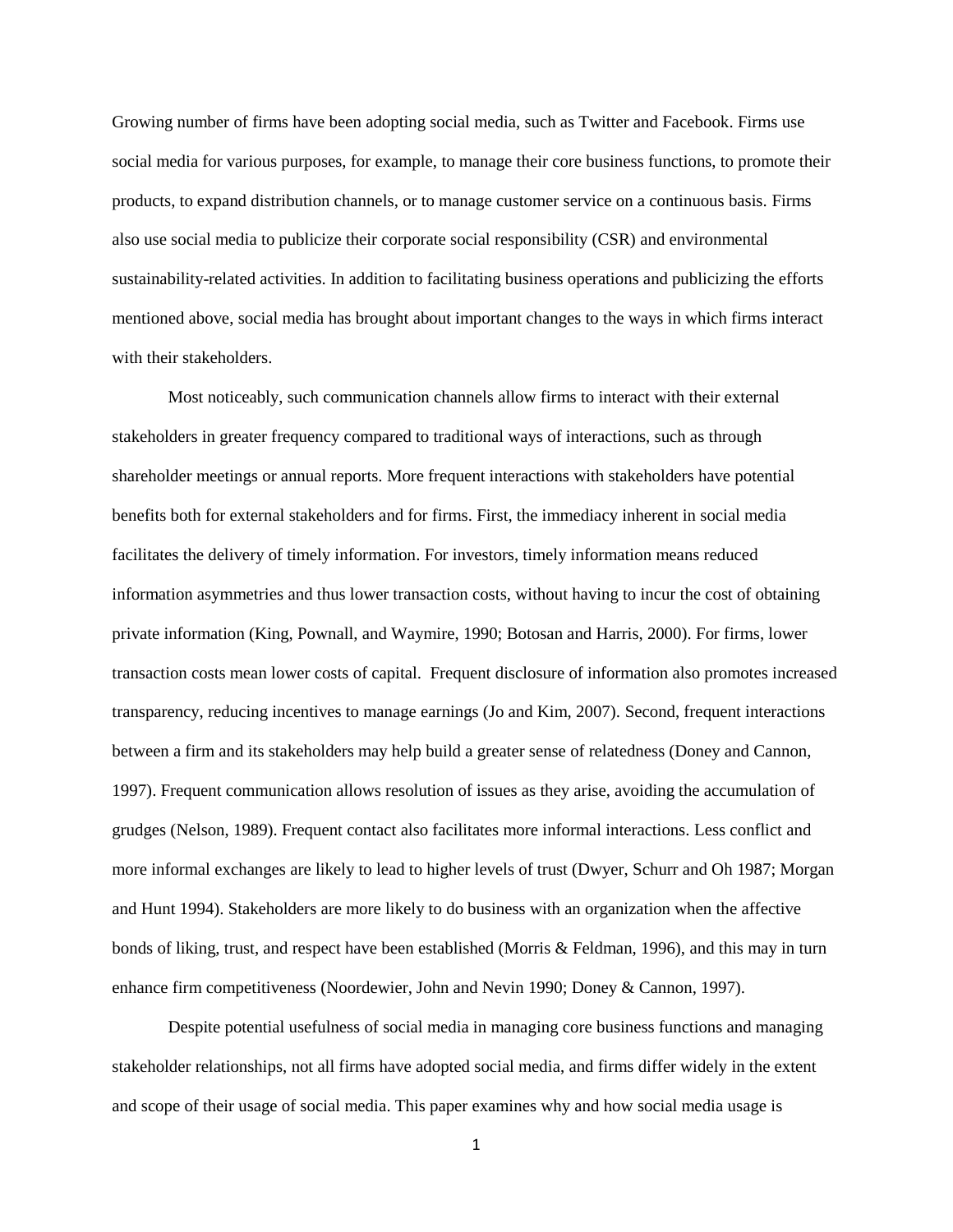different across firms and what the implications of the differences are for firm performance. In doing so, this paper explores the possibility that social media may be used as a symbolic management tool. Decoupling of organizations' formal structures and actual work activities (Meyer and Rowan, 1977) are explicitly explored in the literature on symbolic management (Pfeffer, 1981; Elsbach and Sutton, 1992; Westphal and Zajac, 1998; Zajac and Westphal, 2004). The main point of the argument is that despite decoupling, conformity to institutional pressures may be viewed positively by external stakeholders and hence bring about positive outcomes. Although fascinating, the prior literature has so far examined the phenomenon of symbolic management as it is present in formal channels such as proxy statements (Westphal and Zajac, 1998) or participation in voluntary programs (Delmas and Montes-Sancho, 2010) and as revealed by annual data (Zajac and Westphal, 2004), and has devoted little attention to how less formal and more frequent interactions with stakeholders affect the nature of symbolic management and whether this has any financial implications. By examining firms' use of social media and its contents, we are able to bring the concept of informal interactions and frequency of interactions to the literature on symbolic management.

This paper proceeds in three steps. We start by studying variations in the adoption of social media. Based on the prior literature on institutional theory, we expect institutional pressures as demonstrated by increasing use of social media over time, to play an important role in firms' adoption of social media. Yet, we also posit that less certain external environment in terms of financial returns along with greater presence of investors and customers foster the use of social media. Second, we examine the contents of social media. In particular, we explore whether there is any information content, what kinds of information are conveyed, and whose concerns are addressed by firms, for example, investors, customers, local communities, activist groups, or employees. This provides insights into various ways in which firms use social media, including the possibility of symbolic management. Third, we study the implications on firm performance. This allows us to identify under what circumstances social media usage affects firm performance. While prior literature has demonstrated that symbolic management influences stock price (Westphal and Zajac, 1998; Zajac and Westphal, 2004), we still know little about how the new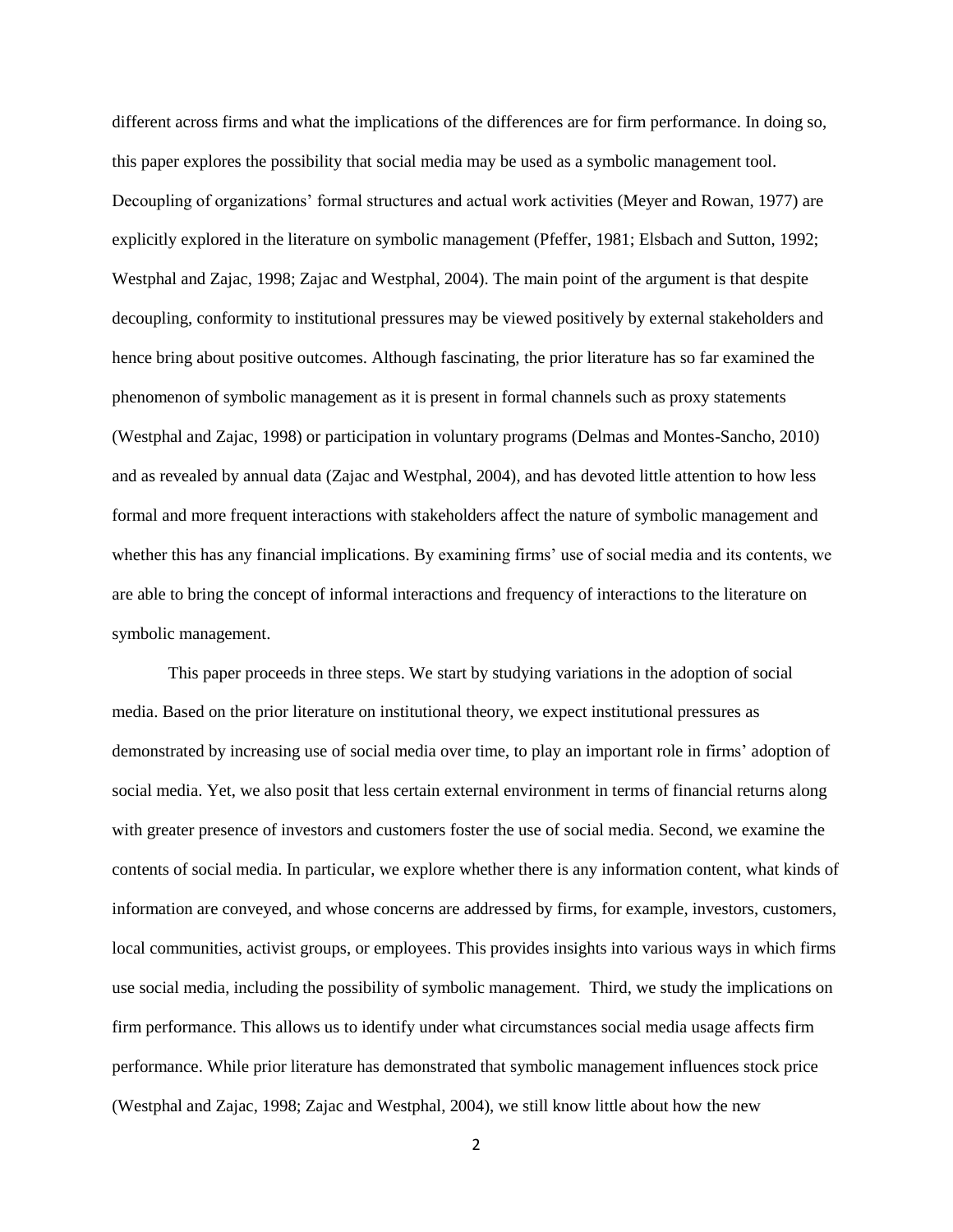dimensions that social media tools have added in the relationships between firms and external stakeholders--less formal and more frequent interactions—change the dynamics of the relationships and the nature of symbolic management, and how these changes in turn may affect the consequences symbolic management.

The context in which we examine these issues is Twitter use by large electric power holding companies such as American Electric Power and Duke Energy. For two reasons, this empirical setting provides an appropriate context to examine how social media may bring changes to traditional ways of firm-stakeholder relationships. First, electricity can be thought of as a commodity, and thus the use of social media in the electric power industry is geared more toward managing their various stakeholders, less towards marketing their products. Second, the electric power industry has recently undergone deregulation movement in some states. By making use of variations in the status of deregulation, a natural experiment, we can examine how changes in the external environment affect the use of social media and its potential consequences. Among several social media channels, we focus on Twitter use since Twitter is the most widely adopted social media in the electric power industry. Below we begin by providing a brief background on Twitter.

#### **Background: Twitter**

Twitter was created and launched in 2006 by Dorsey, et al., in San Francisco, and gained popularity in 2007 (Soho and Jones, 2009). Twitter is a "real-time information network that connects you to the latest stories, ideas, opinions and news about what you find interesting."<sup>1</sup> More specifically, it is an online platform for social networking and micro-blogging where those with a Twitter account can post messages. Such posts are referred to as "tweets", and although it is limited to 140 characters in length, it goes beyond the limited characters as the posts can provide links to other websites, pictures, and videos, such that the entire message that a tweet incorporates can be quite comprehensive. In some cases, "tweets" can be considered as "titles" for the message that the account user is trying to convey.

 $\overline{\phantom{a}}$ 

 $1$ [www.twitter.com/about](http://www.twitter.com/about)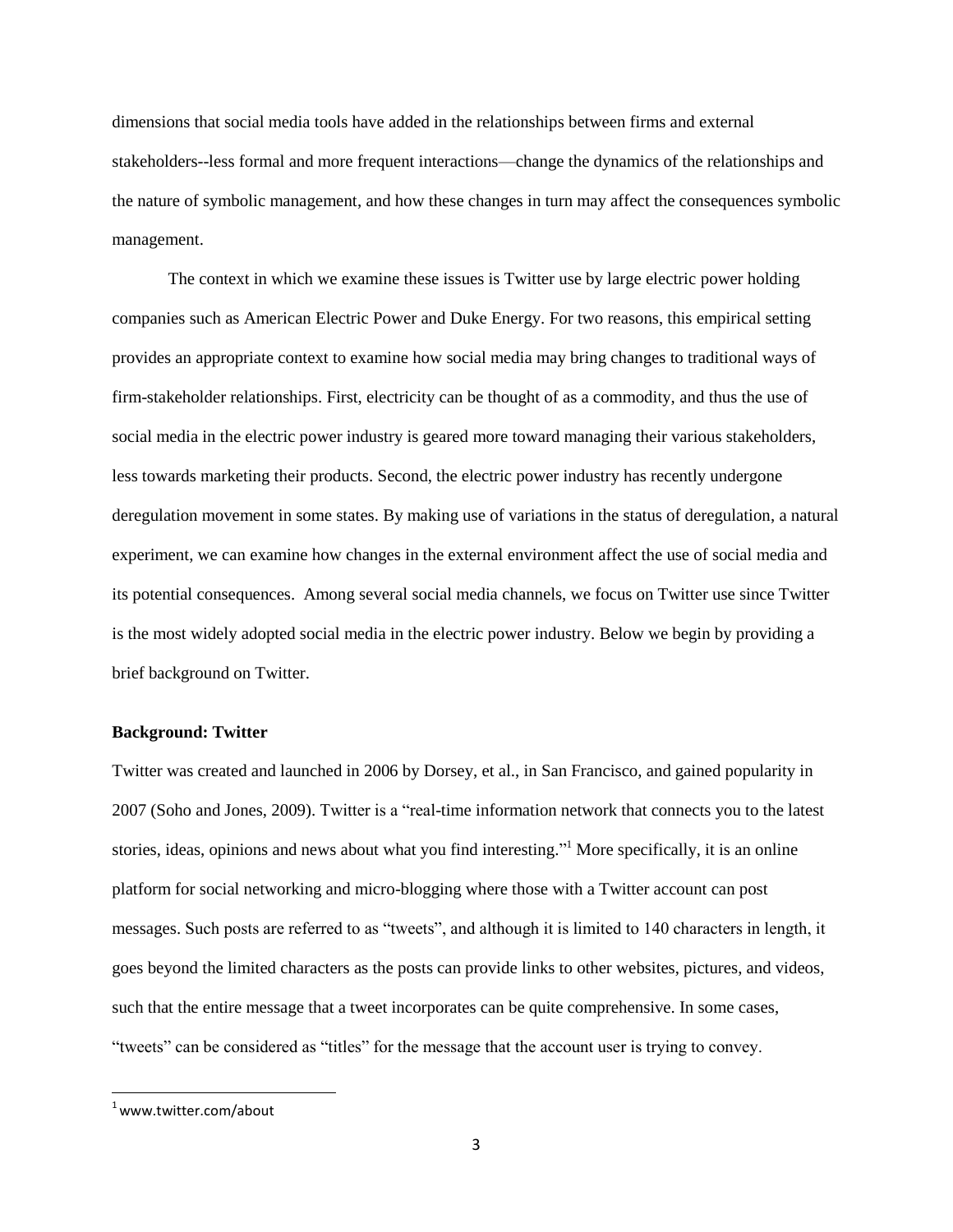Twitter is a social networking media in that not only can the account user subscribe to other accounts in order to receive their tweets (i.e., considered as "following" the accounts), but also as other users can subscribe to one's own account (i.e., "followers"), although such relationships are not necessarily reciprocal. Also, among various functions, users can send direct messages to each other, in which case they need to be following each other's accounts, carry conversations on the accounts by replying to a tweet, favorite a tweet, and repost (i.e., "retweet") the messages. Given such convenient functions of establishing and maintaining relationships and the low cost of using Twitter, we are interested in examining why firms differ in their adoption of Twitter and its usage, specifically in regards to the content and frequency of the postings, and how this might relate to the extent to which firms engage in symbolic management. Below we develop our hypotheses.

# **Adoption of Twitter**

l

## **HYPOTHESES DEVELOPMENT**

We are interested in understanding the motivations for adopting Twitter since we observe wide variations in its adoption by large electric power holding companies. Among potential factors, we start with changes in the electricity market conditions brought about by deregulation, which are likely to influence the firms' relationships with their retail consumers and investors.

Retail electricity markets were not open to competition until the late 1990s when state-level retail deregulation began. Under retail deregulation, customers are allowed to choose their own electricity suppliers instead of having default suppliers. The first retail deregulation programs began operating in Massachusetts, Rhode Island, and California in early 1998 (Joskow, 2005). As of 2000, twenty four states and the District of Columbia issued regulatory orders or passed legislation to promote retail competition (EIA, 2000). The California electricity crisis of 2000-2001, however, slowed down these initiatives (Griffin and Puller, 2005; Wolfram, 2005). With strong concerns that the California electricity crisis was fundamentally a regulatory crisis rather than an economic one (Wolak, 2005),<sup>2</sup> many states suspended

<sup>&</sup>lt;sup>2</sup> Market manipulation by Enron might also have been facilitated by deregulation. See, for example, 'After Enron, [Deregulation Is Looking Less Sexy,](http://0-global.factiva.com.lib.bus.umich.edu/aa/?ref=nytf000020020210dy2a0009y&pp=1&fcpil=en&napc=S&sa_from=)' *The New York Times* (02/10/2002).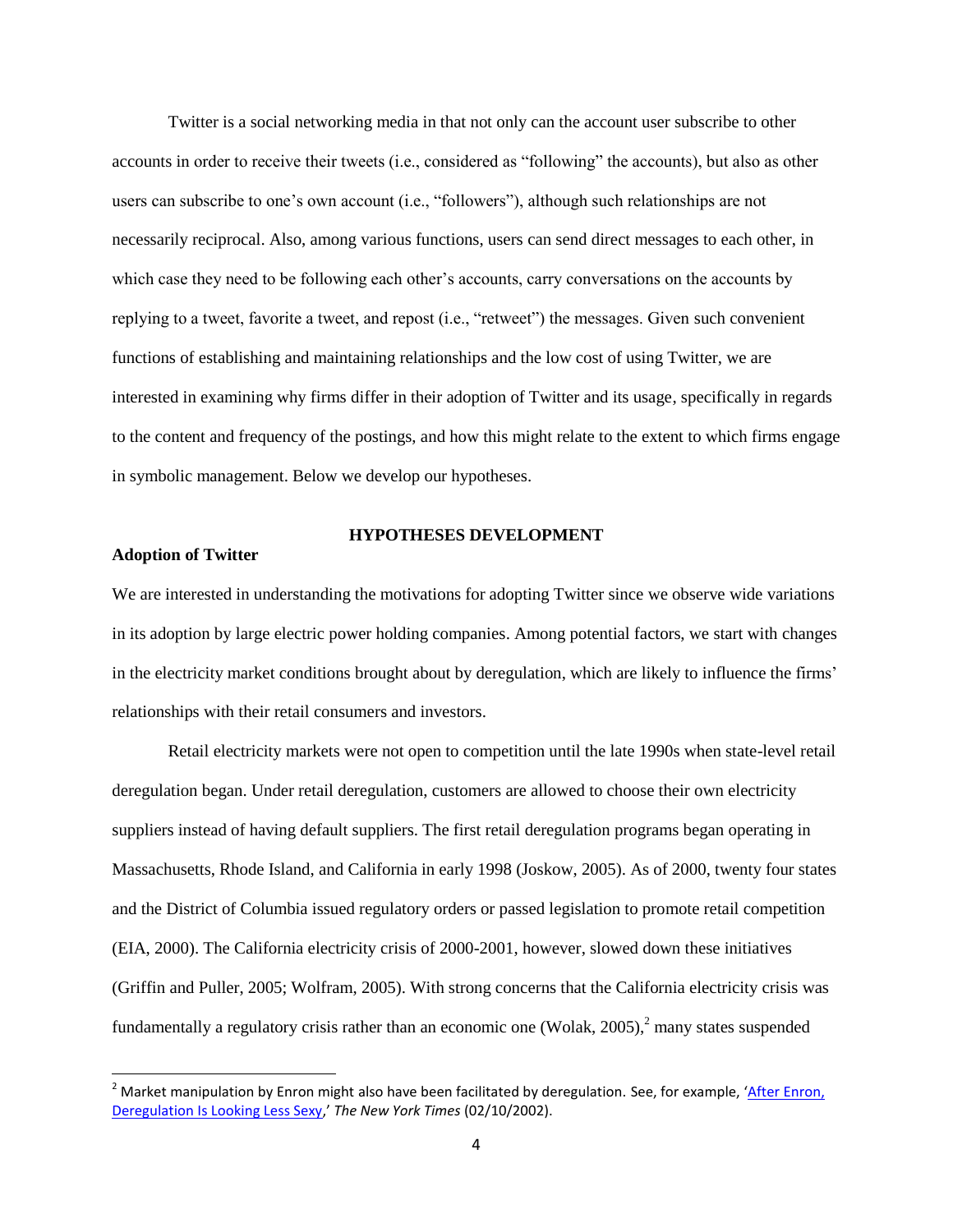efforts to deregulate their retail electricity markets. As of 2009, retail deregulation remained active in only about fifteen states (See Figure 1).

Thus, with deregulation, retail consumers with default electricity providers in a previously regulated market are left with the choice of electricity providers. In such cases, not only do firms have to be concerned about maintaining their current customers, but also, they need to vie for new customers. Thus, secondary stakeholders and audiences with the potential of becoming their customers will be of greater importance to the firm than before, and firms will put more value in the channels through which they are able to easily interact with external stakeholders.

Such changes in the market conditions are also expected to influence the firms' relationship with investors. Under regulation, electric power companies was allowed to charge one single price for electricity generation, transmission and distribution, which allowed firms to recover their costs and to earn a fair rate of return on the capital invested as long as they made prudent investments. With deregulation, however, a fair rate of return is no longer guaranteed, and investors would be naturally uncertain of profitable returns on their investments.

Given such uneasiness resulting from new market conditions, electric power companies would be faced with increased pressures in retaining their current investors and attracting new investors. Under the circumstances, firms may be keen to use social media such as Twitter, in which they can easily disclose their positive financial and operational news in a timely fashion and build strong relationships with current and potential investors. Thus, we expect changes in the regulatory environment and strong customer and investor bases have positive impacts on the adoption of Twitter accounts.

*Hypothesis 1: Firms in a deregulated market is more likely to adopt Twitter accounts. Hypothesis2: Firms with a greater number of residential or commercial customers are more likely to adopt Twitter accounts. Hypothesis 3: Firms with a greater market value are more likely to adopt Twitter accounts.*

## **Twitter contents**

Among the firms that have adopted Twitter, we are interested in examining how Twitter is used. That is, to what extent and for what purposes the electric power companies use Twitter?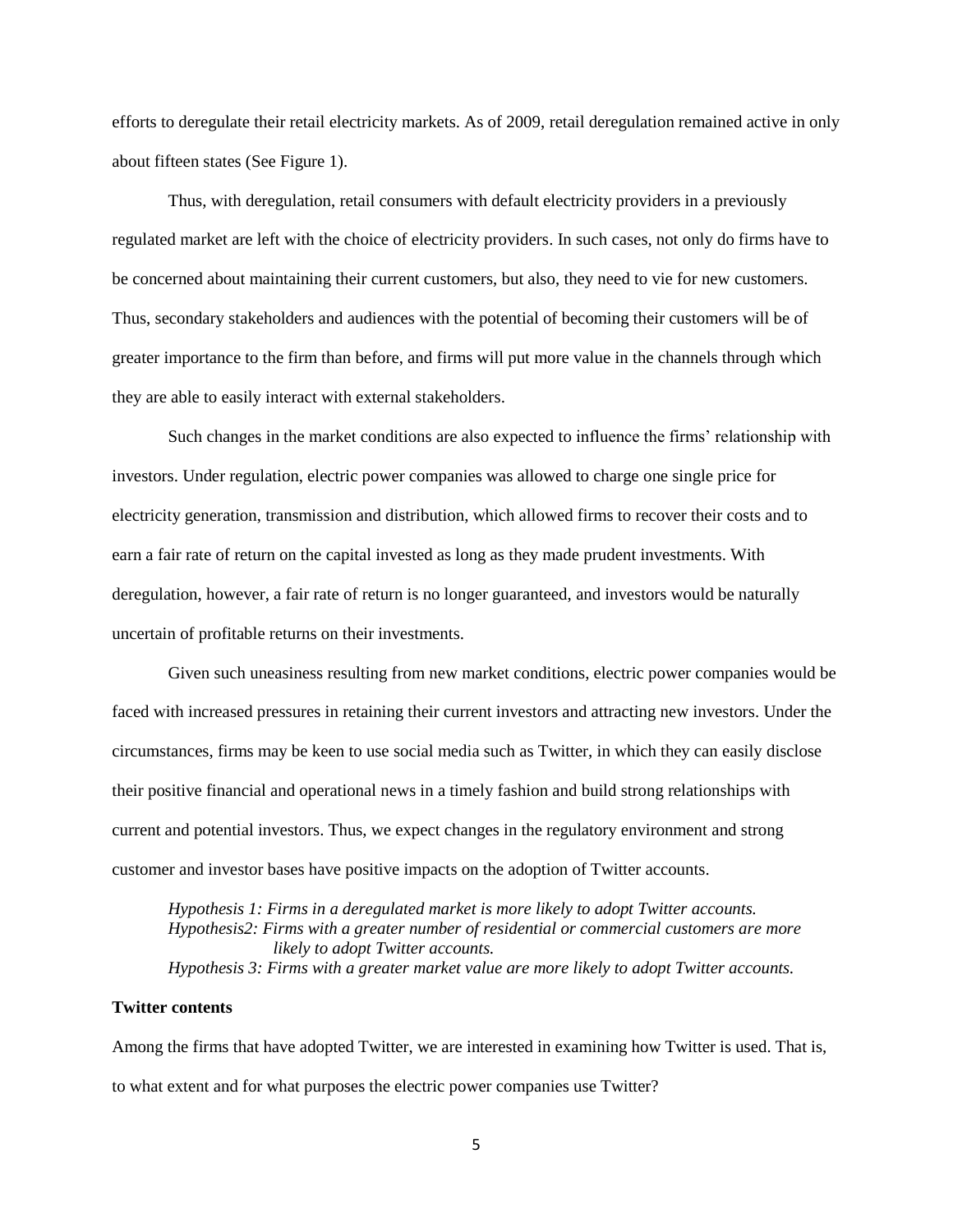We examine this question based on insights from the literature on information asymmetry and on relationship-building. The literature on information asymmetry has generally argued for positive consequences of information disclosure and disclosure frequency. Frequent information disclosure increases transparency and decreases the need to acquire information through costly means which will lead to a decrease in transaction costs and information asymmetry (Jo and Kim, 2007; Botosan and Harris, 2000). In light of such arguments, past research has found a negative association between disclosure frequency and earnings management as increased transparency enables investors to easily monitor earnings management (Jo and Kim, 2007). This line of reasoning leads to expectations that firms that tweet more frequently are likely to disclose more information regarding various aspects of their operations and performance to external stakeholders, leaving less room for symbolic management. At the same time, however, we recognize that the kinds of information firms choose to reveal to external stakeholders through social media may include more positive information than negative information. This suggests that frequent information disclosure via Twitter may not necessarily reduce information asymmetry between firms and external stakeholders.

The literature on relationship-building suggests that frequent interactions between a firm and its stakeholders may help build a greater sense of relatedness (Doney and Cannon, 1997). Frequent communication allows resolution of issues as they arise, avoiding the accumulation of grudges (Nelson, 1989). Frequent contact also facilitates more informal interactions. Less conflict and more informal exchanges are likely to lead to higher levels of trust (Dwyer, Schurr and Oh 1987; Morgan and Hunt 1994). To the extent that social media is used to build and maintain relationships, in which case the purpose may be to earn the trust of external stakeholders, we posit that firms use social media to resolve any issues stakeholders might have, for example, consumer complaints, or just to build rapport that may not have much information content, for example, informal greetings that make firms look more personal.

*Hypothesis 4: A greater tendency to use Twitter accounts to resolve consumer complaints in a timely manner is associated with higher intensity of Twitter use, controlling for other usage.* 

*Hypothesis 5: A greater tendency to use Twitter accounts for building rapports is associated with higher intensity of Twitter use, controlling for other usage.*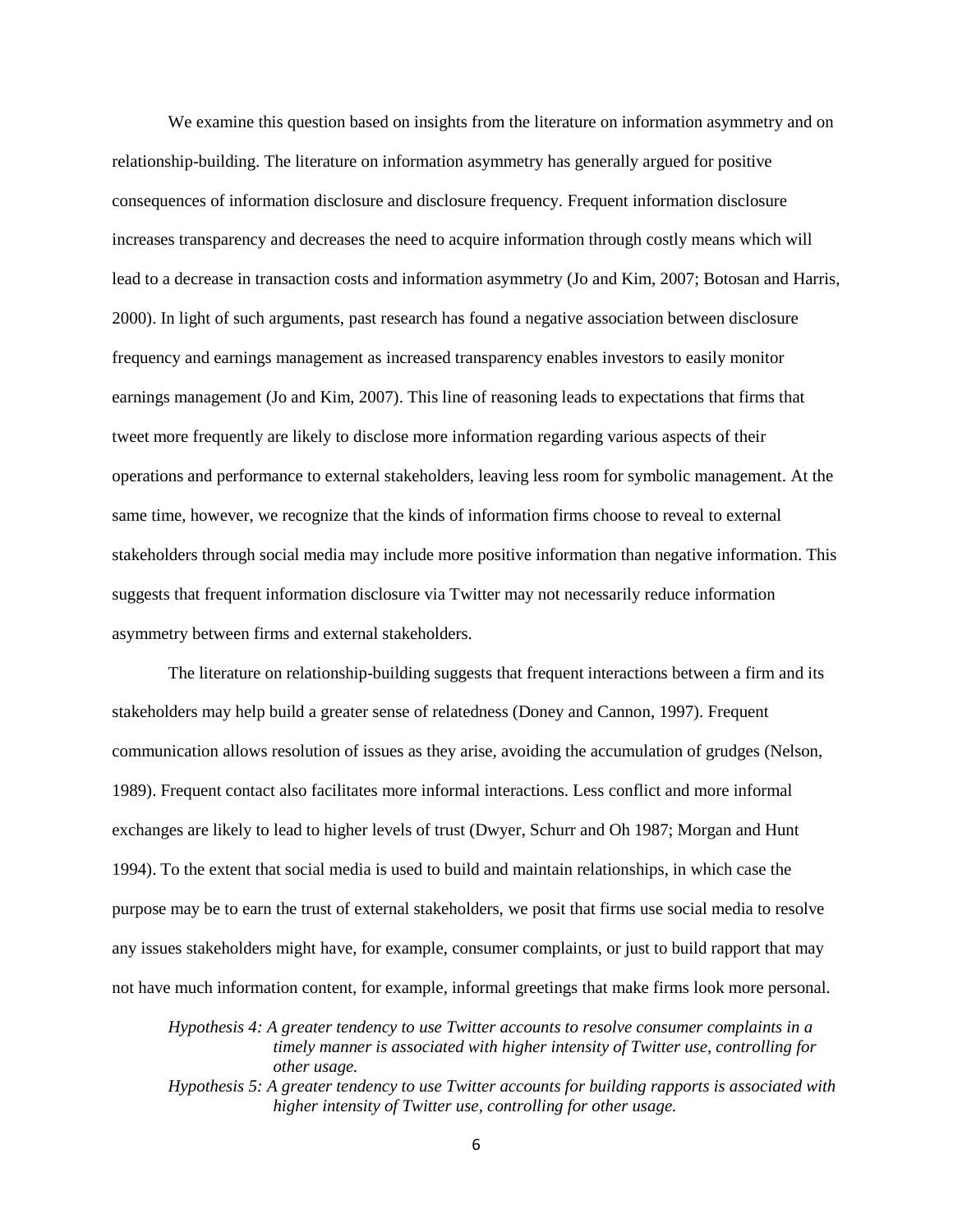Firms also use social media to publicize their corporate social responsibility (CSR) and environmental sustainability-related activities. The previous literature on the link between voluntary environmental information disclosure and environmental performance shows mixed results. Patten (2002) finds a negative association between the extent of discretionary disclosures and environmental performance, and argues that the mixed results of earlier studies may have to do with omitted variable and sample selection biases. The main point of the argument is that firms that had negative environmental incidences in the past have a greater incentive to disclose more about their environmental sustainabilityrelated activities to make up for past behavior and build legitimacy. In contrast, Clarkson, et al. (2008) find a positive association between disclosures and environmental performance, and argue that earlier studies were not careful enough in restricting themselves to purely voluntary disclosures. The idea here is that the more the firms engage in environmentally sustainable activities, there are more information to disclose. Accordingly, we posit that there are alternative possibilities, and this may apply to CSR-related activities as well.

*Hypothesis 6a: Firms with higher level of environmental pollutions tweet their corporate responsibility-related activities to a greater extent. Hypothesis 6b: Firms with lower level of environmental pollutions tweet their corporate responsibility-related activities to a greater extent. Hypothesis 7a: Firms with higher level of CSR concerns tweet their corporate responsibilityrelated activities to a greater extent. Hypothesis 7b: Firms with higher level of CSR strengths tweet their corporate responsibilityrelated activities to a greater extent.* 

## **Firm performance**

Do Twitter usage has any implications on firm performance? We suggest that when the potential benefits of social media is fully utilized, Twitter usage may positively affect firm performance. We discuss two such circumstances in turn. First, the literature on relationship-building suggests that stakeholders are more likely to do business with an organization when the affective bonds of liking, trust, and respect have been established (Morris & Feldman, 1996), and this may in turn enhance firm competitiveness (Noordewier, John and Nevin 1990; Doney & Cannon, 1997).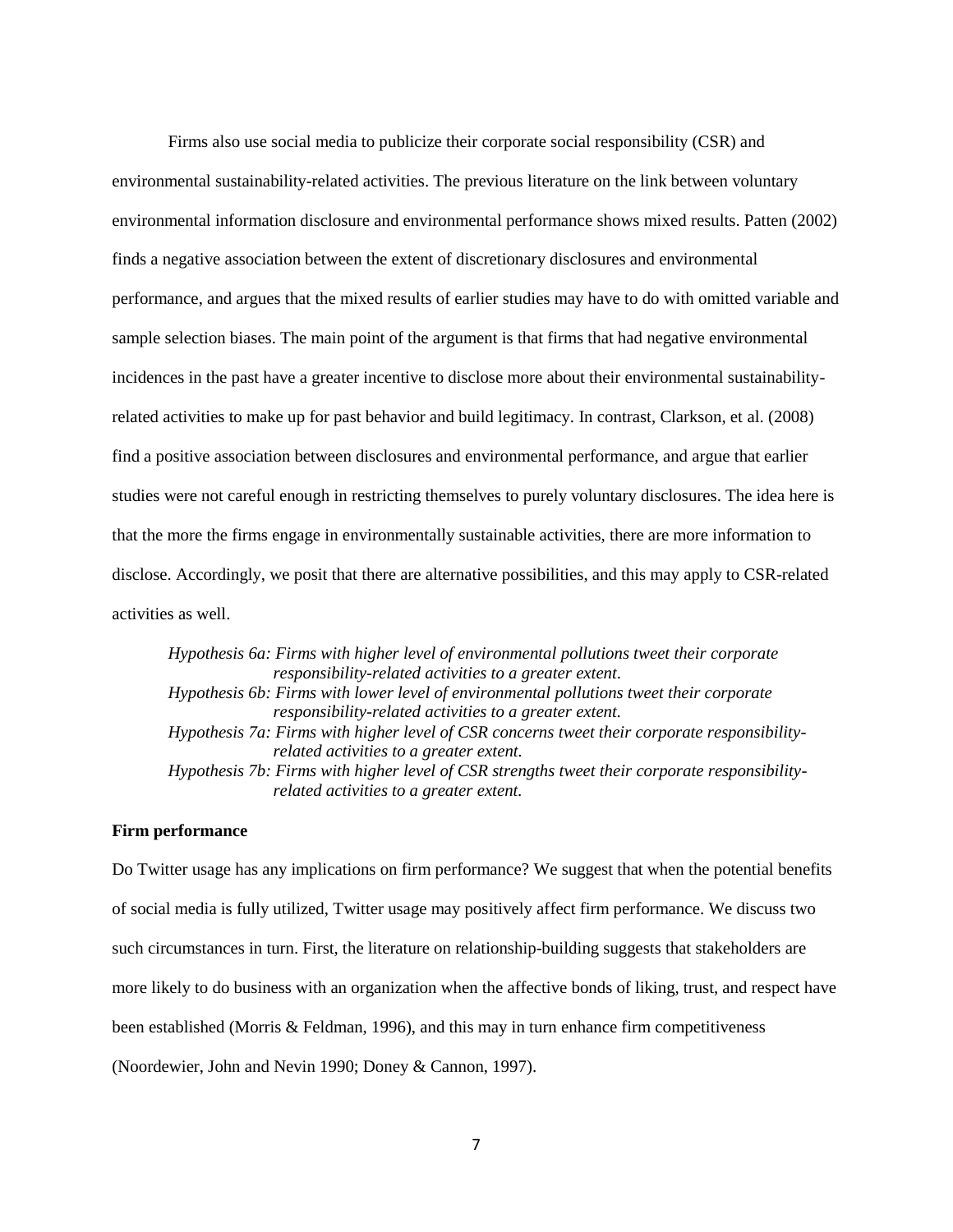As discussed earlier, relationship-building via social media may be facilitated by attempting to resolve any issues stakeholders might have in a timely fashion, for example, prompt response to consumer complaints, or just by trying to build rapports without providing much information content, for example, frequent informal greetings that make firms look more personal. Resolving conflicts, however, may not significantly affect firm performance, although not doing so may negatively affect firm performance. Efforts to build rapports, however, may influence performance.

The literature on symbolic management proposes that despite decoupling of organizations' formal structures and actual work activities (Meyer and Rowan, 1977) , conformity to institutional pressures may be viewed positively by external stakeholders and hence bring about positive outcomes (Pfeffer, 1981; Elsbach and Sutton, 1992; Westphal and Zajac, 1998; Zajac and Westphal, 2004). In the context of social media, symbolic management may be demonstrated by the extent to which firms use social media to build rapports without providing much new information. Recent studies find that social media users put a greater value on tweets that provides new information than on tweets that are intended to just build and maintain relationships such as informal greetings (André, Bernstein, and Luther, 2012). Accordingly, we argue that adopting social media and use it for the purpose of building rapports mostly, without providing information content, can be thought of as a form of symbolic management in the social media space. To the extent that the prior literature has demonstrated that symbolic management positively influences stock price (Westphal and Zajac, 1998; Zajac and Westphal, 2004), we posit that building rapports through social media may favorably affect firm performance.

At the same time, the extent to which firms provide information thought to be useful by social media users may positively affect stock performance. Usefulness of information as judged by social media users, may indeed indicate the potential efficiency benefits of social media. The immediacy inherent in social media facilitates the delivery of timely information. Timely information means reduced information asymmetries and lower transaction costs, which may in turn lower costs of capital (King, Pownall, and Waymire, 1990; Botosan and Harris, 2000). To the extent that lower transaction costs mean lower costs of capital for firms, we expect useful tweets to positively affect firm performance.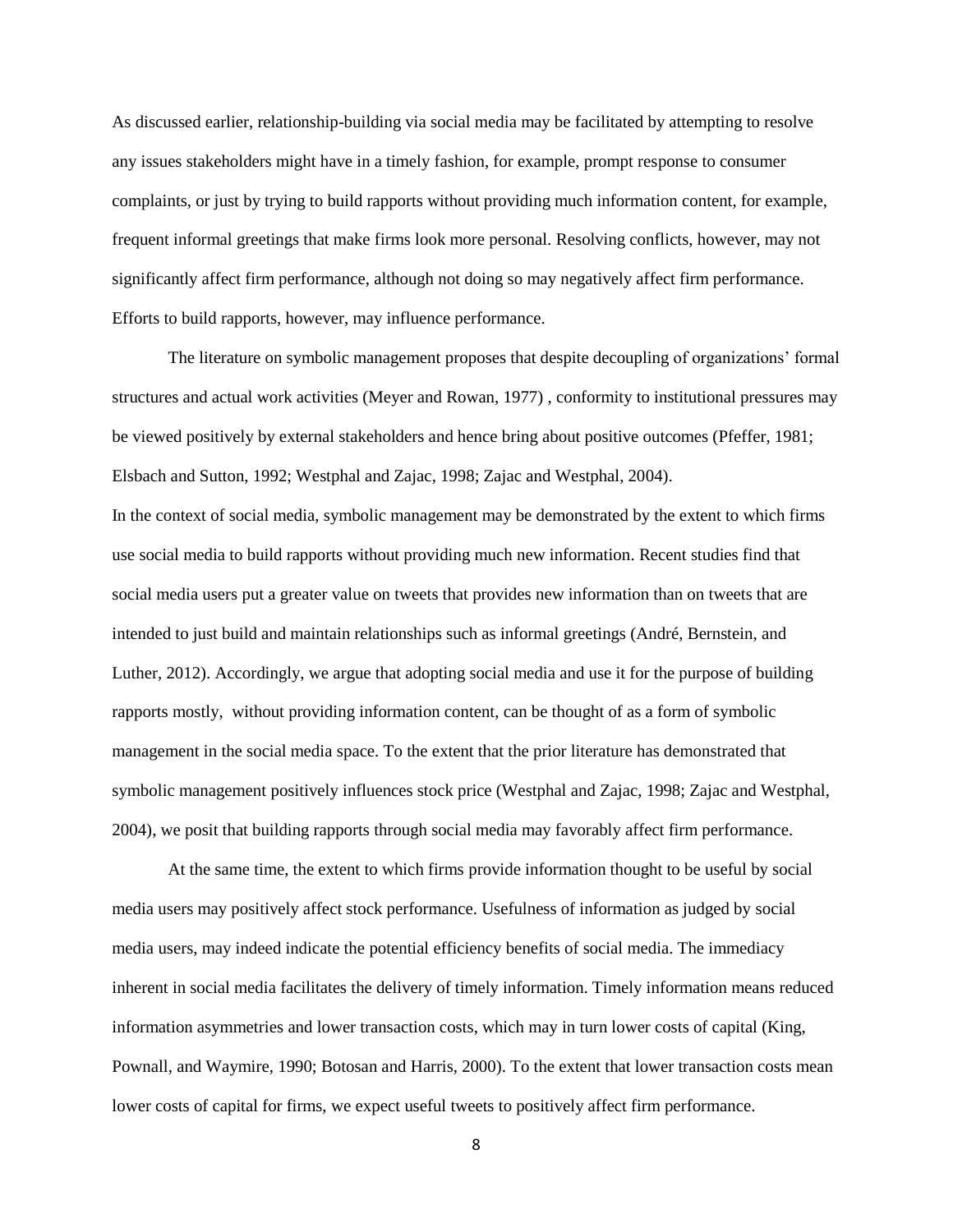*Hypothesis 8: A greater tendency to use Twitter accounts for building rapports leads to higher firm performance. Hypothesis 9: A greater response to companies' tweets by Twitter users leads to higher firm performance.* 

## **DATA & METHODS**

We examine the proposed hypotheses through the Twitter accounts of U.S. electric power companies. Here, we limit the companies to those that appear on the Standard and Poor's (S&P) 500 list at least once during the time period of 2005 to 2012. We start from 2005 as Twitter was created in 2006, and this resulted in 39 companies where 27 had corporate-level Twitter accounts as of July 2012. We identified their official corporate-level Twitter accounts either through company websites or by directly contacting the company, and manually compiled the tweets from the first available one up till those posted on June  $30<sup>th</sup>$ ,  $2012$  (refer to the Appendix for a list of the identified Twitter accounts).

Table 1 and 2 display the heterogeneity across companies in regards to their adoption and usage of Twitter accounts. Among the 27 companies that have Twitter accounts, 12 had the first available tweet in 2009, six had the first available tweet in 2010, five in 2011, and three companies had their first tweet in 2012. Moreover, the companies vary greatly in the usage of Twitter as reflected in the total number of tweets. The mean number of total tweets is 995 with a standard deviation of 1,006. Also, while the company with the minimum number of total tweets has 74 tweets (Sempra Energy), the company with the greatest number of tweets has 3,566 tweets (DTE Energy).

> --------------------------------- Insert Table 1 about here --------------------------------- --------------------------------- Insert Table 2 about here ---------------------------------

Among the 39 electric power companies that we identified, we examine different subsets for the various hypotheses. We examine the adoption of Twitter by firms in company-year units (hypotheses 1 to 3), where 2009 is the earliest year when companies in our sample pool started tweeting. Hence, we limit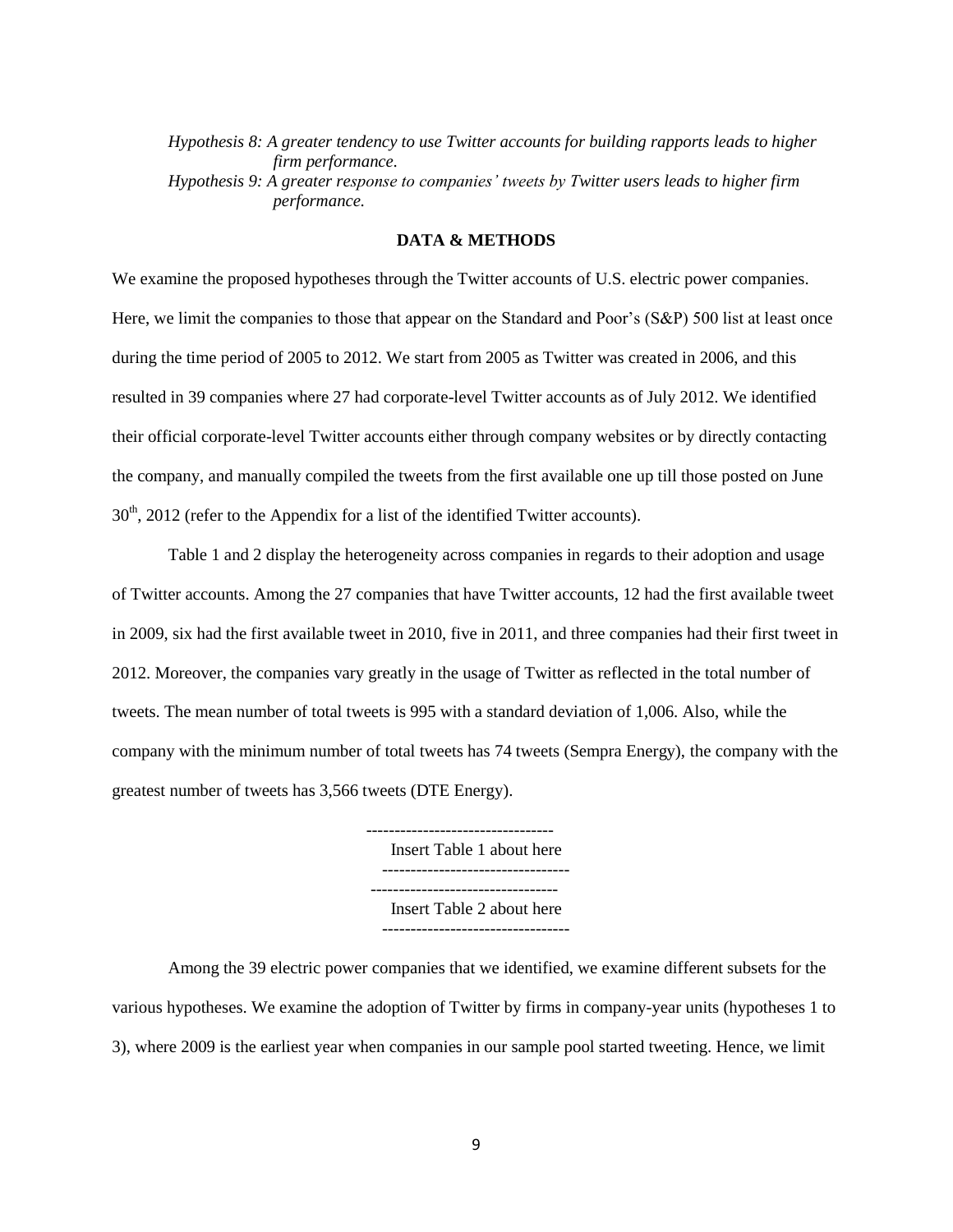the starting year of our analysis to 2008 where we ultimately examine 38 companies as Keyspan Energy was acquired by National Grid in  $2007<sup>3</sup>$ .

In regards to the remaining hypotheses that focus on Twitter contents, we limit our analysis to 2011. We chose 2011 for the current analysis as it is the most recent year with complete data for an entire year. There are 23 companies with Twitter accounts in 2011, and among those we examined the tweets of 12 companies<sup>4</sup>. This resulted in a total of 2,697 individual tweets, where we manually went over each tweet in order to capture the subtle nuances that certain tweets convey and in order to categorize the tweets as closely as possible to the categories necessary for testing our hypotheses. Such process required much time and we plan to analyze the remaining companies' tweets in the near future. Moreover, we aggregated the tweets by company-month in order to capture a trend without too much random noise, and in order to be able to examine in detail the extremely rich frequency data due to the short time distances between tweets. Hence, the unit of analysis is in company-month units in examining hypotheses 4 to 9.

#### *Content analysis of tweets*

 $\overline{\phantom{a}}$ 

We conducted content analysis for the 2,697 tweets according to the coding classifications as displayed in Table 3. A research assistant compiled the contents and date of the tweets, in addition to the number of retweets and the number of favorites that the tweets received.

> --------------------------------- Insert Table 3 about here ---------------------------------

The authors conducted content analyses of the tweets through extensive discussions regarding the categorization, where the coding scheme was developed both through deductive and inductive processes. We first started from categories that were theoretically important, such as the categories for "Core" and "Noncore", and as we went over the tweet contents we further specified which subcategories will fall

<sup>&</sup>lt;sup>3</sup> We included National Grid even though it does not appear on the S&P 500 list during 2005 to 2012, as it acquired Keyspan.

<sup>&</sup>lt;sup>4</sup> The 12 companies included in the analysis are Ameren Corp., American Electric Power, Consolidated Edison Inc., Constellation Energy Group, Duke Energy Corp., FirstEnergy Corp., ONEOK Inc., Sempra Energy, Southern Co., TECO Energy Inc., Wisconsin Energy Corp., and Xcel Energy Inc. The remaining 11 companies are DTE Energy Co., Edison Intl., Entergy Corp., NextEra Energy Inc. (FPL Group Inc.), Integrys Energy Group Inc., National Grid (Keyspan), Northeast Utilities, NRG Energy, PPL Corp., Progress Energy Inc., and Public Service Enterprise Group.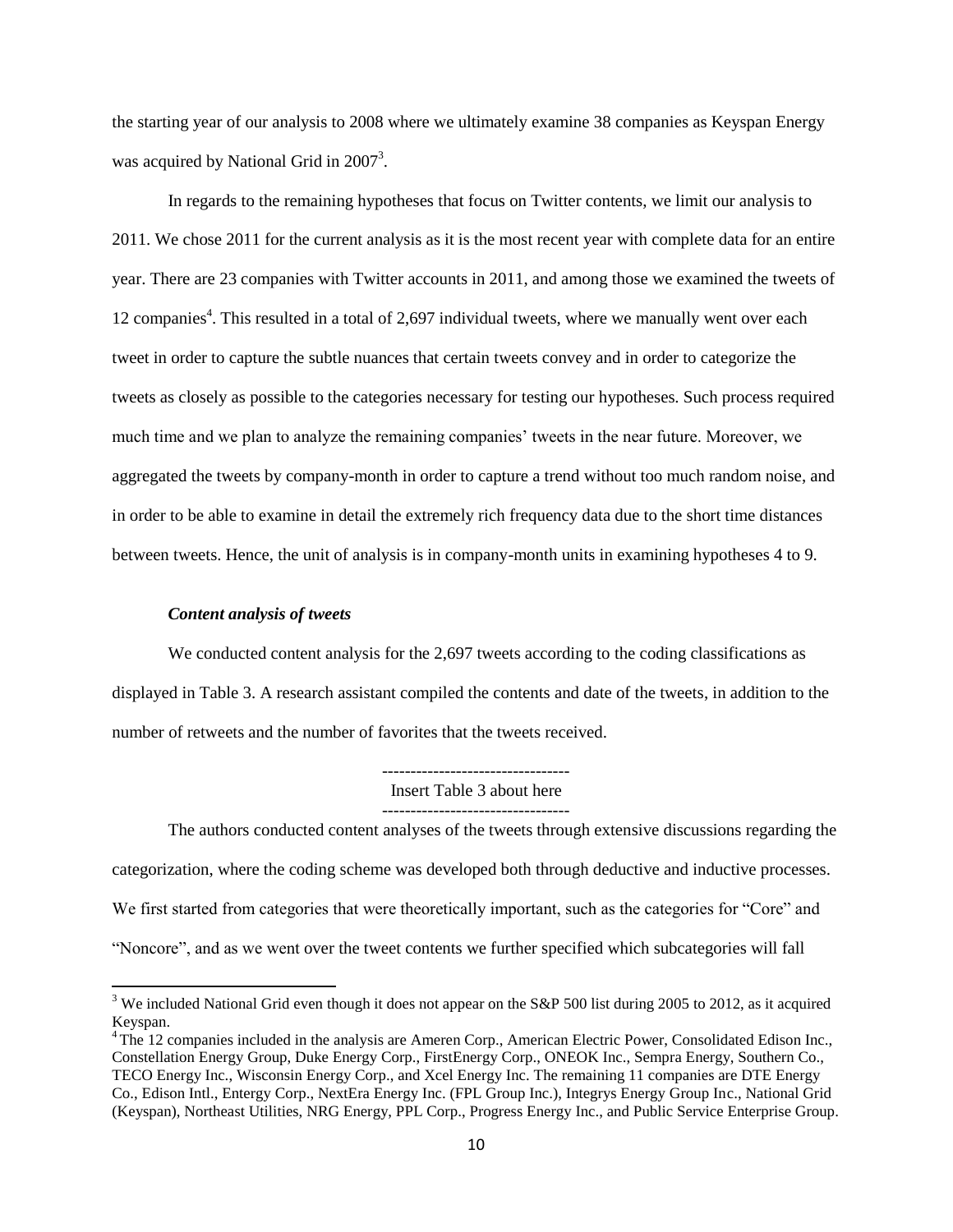under the theoretically driven classifications. The main concern was distinguishing between contents that are related to the core-business of the company and those that are related to the non-core business of the companies, specifically, those related to corporate responsibility issues and those, although they do not hold concrete information regarding the focal company, that have the potential to build relationships with external stakeholder.

Thus, in the first step, we classified tweets between "Core" and "Noncore" categories. The "Core" category includes three issues; "Customer", "Investor", and "Employment". "Customer" includes issues that have substantive impact on customers such as those related to payments, energy saving tips, and reliability and safety issues (e.g., billing information, weather related power outages, and warning against power lines). "Investor" includes issues that would be of primarily interest to investors. It includes issues regarding the firm's businesses and operations (e.g., announcements on acquisitions, earnings results, and appointment of a new CEO), and contents that reinforce and legitimizes the firm's businesses and operations (i.e., those that fall under public relations, such as CEO's interview or appearance in the media on business related issues). "Employment" includes tweets with information regarding firm's job postings and firm's participation in college job fairs.

"Non-core" category is further divided into corporate responsibility (CR) and "Rapport" categories. CR includes issues on "Community", "Diversity", "Employee", and "Environment". "Community" includes various cases, including firms' interactions with community members and participation in regional development activities. For example, this category include tweets on community volunteering work conducted by firm employees, donations and grants provided by the firm to institutions within the community, and school programs funded by the firm. "Diversity" pertains to diversity issues of employees within the firm. "Employee" pertains to issues, such as employee safety, lifestyle, benefits and unionizations. Finally, "Environment" includes issues such as renewable energy and related technologies.

"Rapport" includes tweets, although not substantial in content, have the potential to build relationships with external stakeholders. It includes a variety of tweets, such as greetings, mundane information sharing, and responses to conversations. Also, it includes tweets through which companies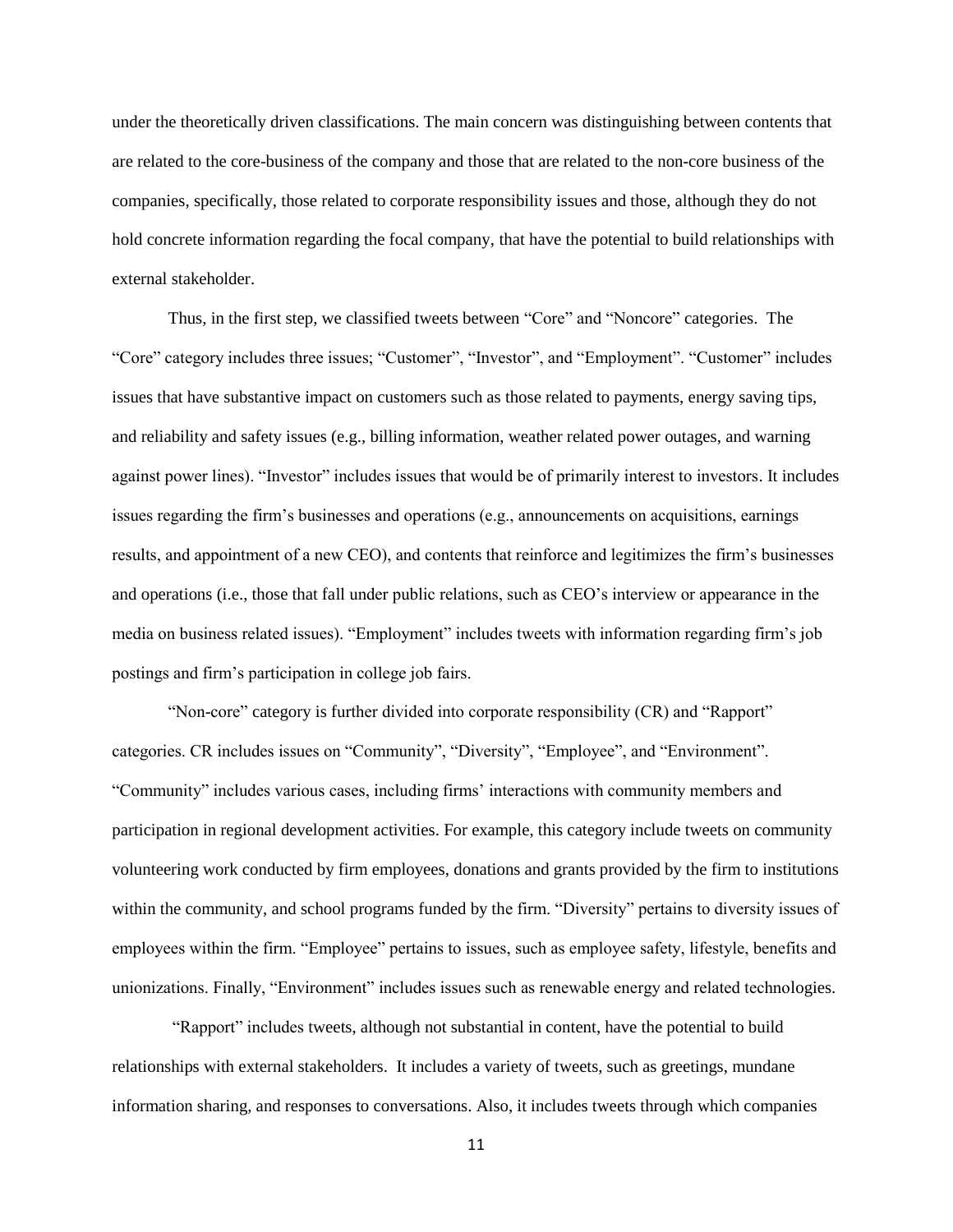share information, such as industry trends, which are information that do not directly disclose that of the company. It essentially includes all tweets that have the potential to make the firm more personable to external stakeholders.

## **Variables**

#### *Dependent variables*

Table 4 displays the list of variables and their descriptions. There are six variables that are used solely as dependent variables (*Adoption of Twitter, Existence of Twitter, "Intensity" of Tweets", Total market return, CSR Tweet*, and *ENV Tweet*) and one additional variable that are used as both a dependent and independent variable (*CR Tweet*).

> --------------------------------- Insert Table 4 about here

## *Adoption of Twitter* and *Existence of Twitter*

In order to test the hypotheses examining Twitter adoption, we conducted both survival analysis and probit regressions. *Adoption of Twitter* is the dependent variable for survival analysis, which is a binary variable. More specifically, *Adoption of Twitter* is 0 for the company-years until a company adopts Twitter, which then becomes 1 and the company falls out of the sample pool. We also test the hypotheses using probit regression models where the company-year observations remain in the analyses even after the adoption of Twitter. Thus, in this case, the dependent variable, *Existence of Twitter* is 0 for the years that a company does not have a Twitter account and becomes and continues to be 1 following the adoption of Twitter.

## *"Intensity" of tweets*

In order to test hypotheses 4 and 5, we constructed the dependent variable, "*Intensity" of Tweets,*  which reflects both the frequency and extent of Twitter usage. More specifically, it incorporates how frequently a company posts tweets and the amount of postings within a company-month period. We operationalize frequency as the average of the distances between tweets in terms of days within a company-month period. In this case, the more days a company posts tweets (i.e., more "frequent"), the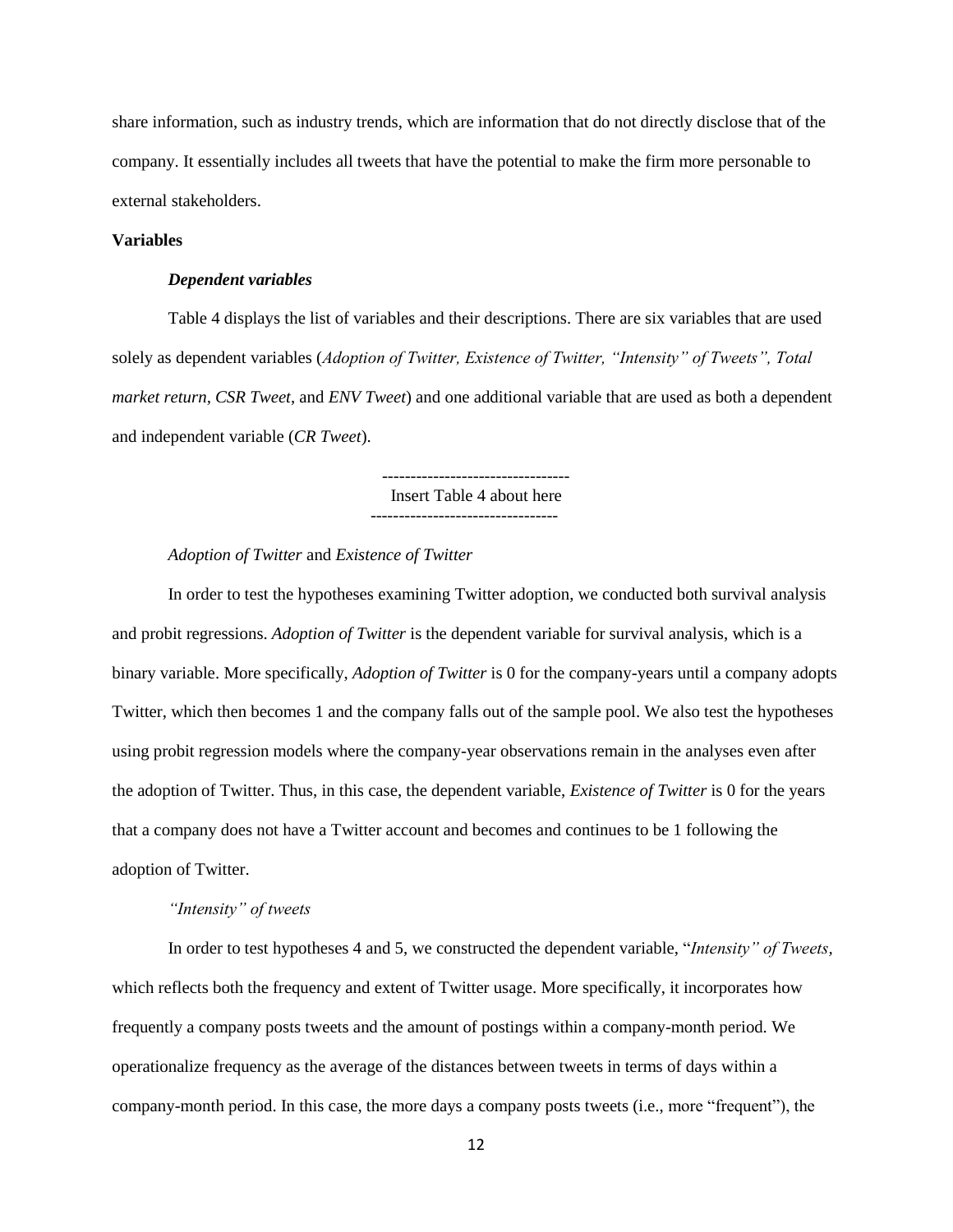average of the distances between tweets will be smaller. Hence, we reversed the number so that higher number indicates greater frequency. We weighted this number by multiplying the total number of tweets for the corresponding month. As the dependent variable is a continuous variable, we tested hypothesis 4 and 5 through ordinary least squares (OLS) models.

#### *CR, CSR*, and *ENV Tweet (ratio)*

The set of hypotheses for 6 and 7 examine Twitter-related variables as the dependent variables, which touch on different subsets of the non-core category. *CR Tweet (ratio)* is the total number of CR tweets over the total number of tweets in a given company-month. As described in Table 3, this category includes community, diversity, employee, and environment-related issues. Moreover, as we seek to examine how a company's environmental and social performance potentially influences the contents of the tweets, we re-classified the sub-categories under *Non-core* into CSR and environmental issues. Thus, environment-related issues are regarded as a separate category (*ENV Tweet*) and *CSR Tweet* includes community, diversity, employee and rapport. In this case, we used the ratio of CSR tweets and ENV tweets over the total number of tweets in a given company-month, respectively. In this case as well and for the following hypotheses, we tested the hypotheses through OLS regression models.

#### *Total market return*

Finally, for the hypotheses examining firm performance through various dimensions of Twitter usage (hypothesis 8 and 9) we operationalized firm performance through companies' monthly total market return of the company, which was compiled through Compustat.

#### *Independent variables*

Descriptions of the independent variables are provided in Table 4, and this section discusses variables that merit more detailed information. *Weighted deregulation* is constructed in order to capture the potential influence of deregulation on company behavior. It was constructed by first identifying subsidiaries of the focal firm, and whether or not the state that the subsidiary operates in is a deregulated electricity market or not (coded as 1 when it is deregulated and 0 otherwise). The dummy variable is multiplied by the proportion of the subsidiary's revenue over the total revenue of the company, and the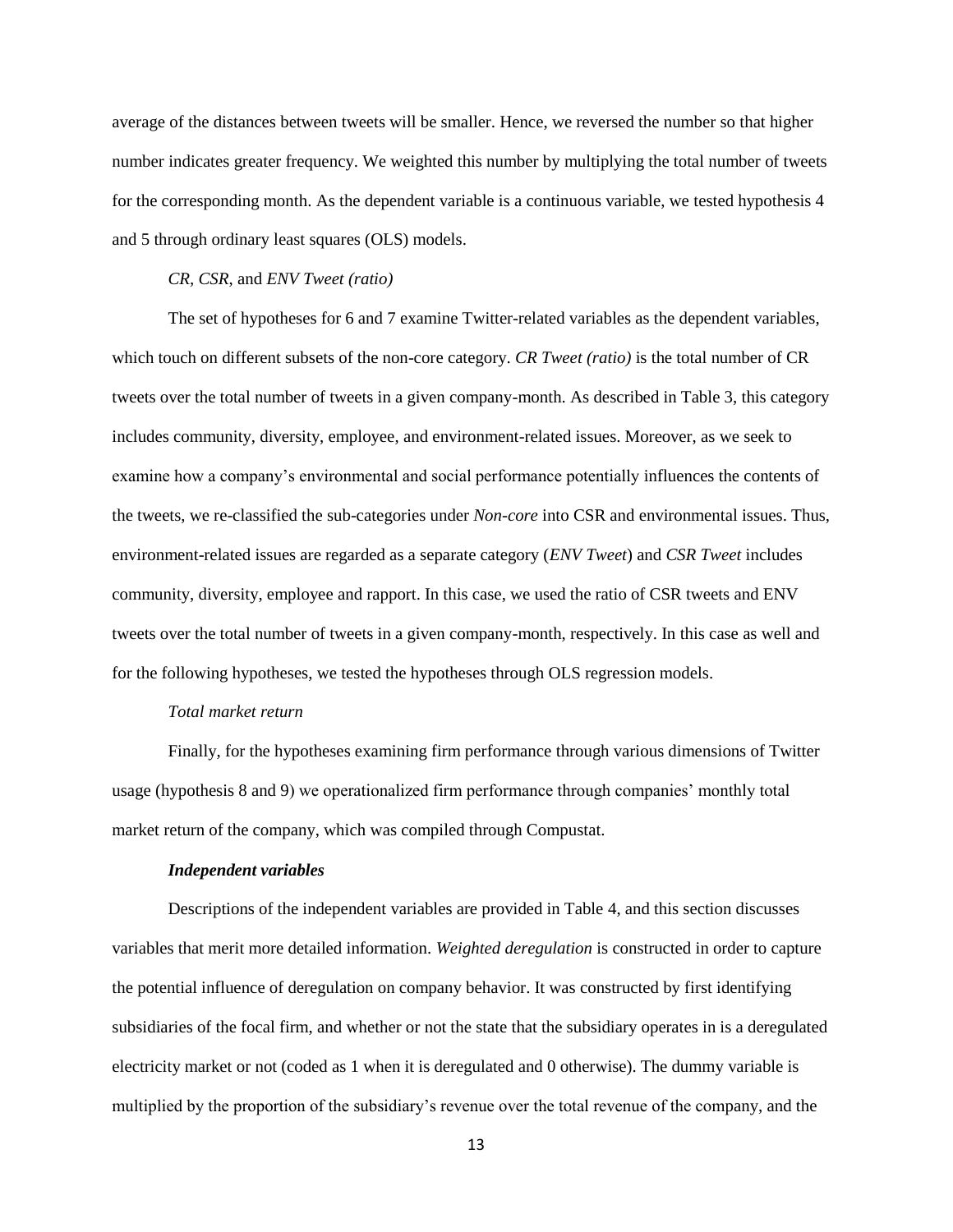numbers are ultimately aggregated by company-year. Hence, a greater number of weighted deregulation reflect greater influence of deregulation, and is lagged by one year.

*Residential revenue ratio* is the ratio of the residential revenue over the total revenue per company-year. We constructed this variable in order to capture how deregulation has the potential to change the dynamics in the relationship between residential customers and the company, as residential customers has the choice of choosing between electricity providers with market deregulation. This variable is also lagged by one year.

In regards to the tweet-related variables, we also included two variables for the tweets that are initiated by third-parties as take on a different nature from the tweets posted by the companies themselves (*Neg. Tweet* and *Retweet*). First, *Neg. Tweet* refer to postings by third-parties that give negative impressions of the company, such as complaints about their services and high bills. Although there are other categories of third-party postings, such as compliments, questions, and factual postings, such negative postings greatly contradict with how companies tend to use their Twitter accounts as they generally convey appealing and positive information and announcements regarding the company. As such postings could influence the perception of how others view the company we included such tweets in the analyses. There were 305 such negative tweets, which is approximately 11% of the total tweets that we analyzed.

In addition we constructed a variable that reflects how many times the companies' tweets were re-posted by others (*Retweet*), which can be seen as indications of popularity or usefulness of the information contained in such tweets. From our observations, they mostly pertained to tweets that contain concrete and useful information. We had initially constructed an additional variable for the number of "Favorites" that tweets receive but due to significantly high correlation with *Retweet*, we did not include the variable in the analysis. Table 5 and 6 provide descriptive statistics and correlation matrix for the company-year data and company-month data.

> Insert Table 5 about here ---------------------------------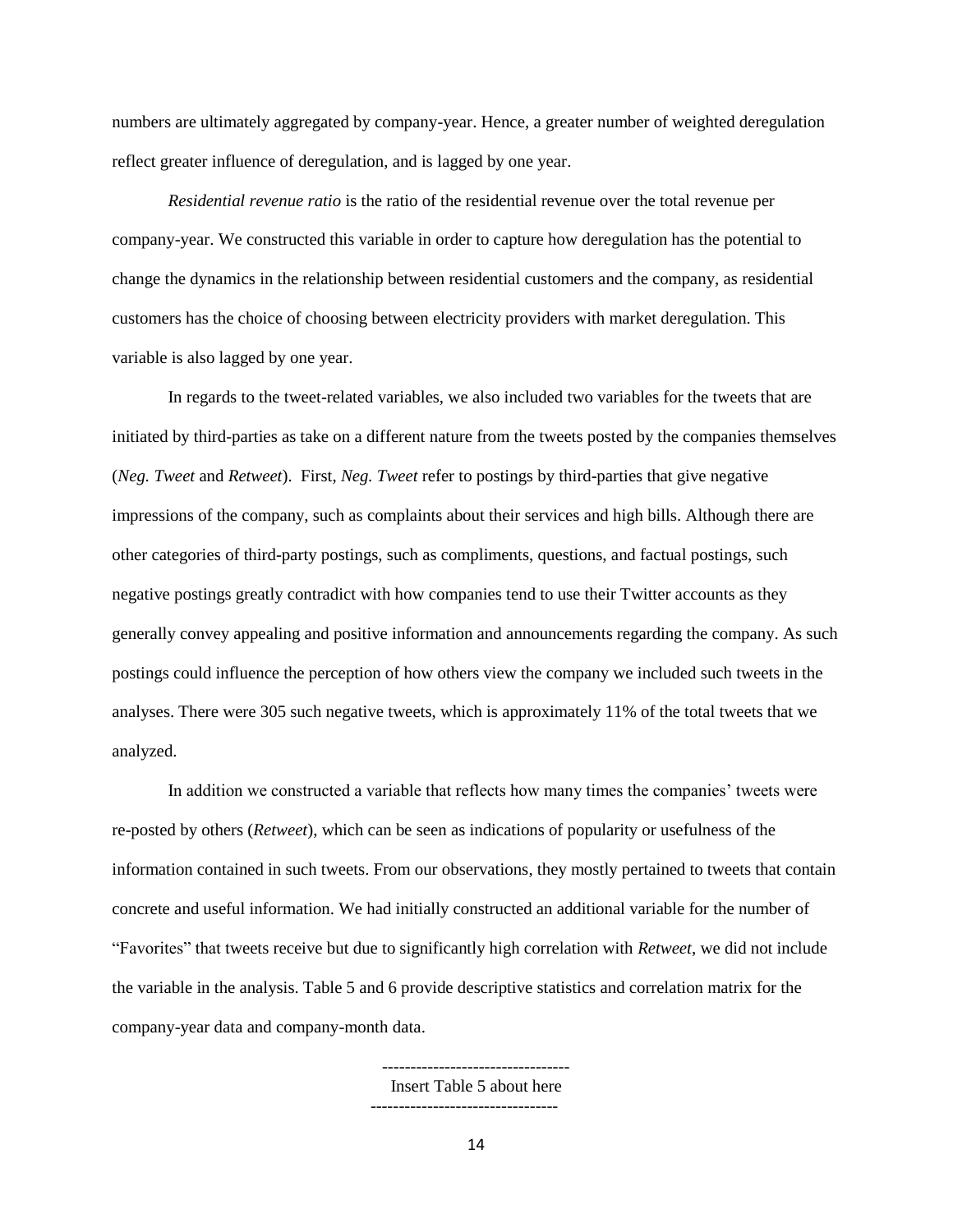--------------------------------- Insert Table 6 about here

---------------------------------

#### **RESULTS**

Table 7 presents the influence of deregulation, extent of residential or commercial customer, and firm's market value on the adoption of Twitter accounts (tests of hypotheses 1 to 3). Model 1 and 2a estimate the influences of the primary independent variables on Twitter adoption, using survival analysis and probit regression models respectively. In Model 2b, we additionally include year dummy variables. The results overall do not show support for hypothesis 1 and 2, as *weighted deregulation* and *residential revenue ratio* are insignificant in all three models. In regards to hypothesis 2, the ratio of residential revenue over a company's total revenue was highly correlated with that of commercial revenue, and as the regression results using either variable were similar in regards to the significance of the primary independent variables, we only display the results using residential revenue. Finally, we do not find support for hypothesis 3 as the price variable was not significant in the models.

However, the results in Model 2b suggest alternative explanations for why some firms adopt Twitter accounts. Not only do we observe that the estimated coefficients of the year dummy variables are positive and significant, but also that they increase with time. As awareness and popularity of Twitter increases with time, it is likely that more firms will adopt the new communication channel. Thus, the increasing estimated coefficients of the year dummy variables seem to suggest that institutional pressures, especially mimetic pressures, are strong determinants for firms in adopting Twitter.

> Insert Table 7 about here --------------------------------- --------------------------------- Insert Table 8 about here ---------------------------------

Table 8 represents the results of OLS regression models testing hypotheses 4 and 5. In testing the hypotheses, we analyzed the tweet-related variables, first, in terms of the number of tweets falling each category (models 1a to 6a), and, second, in terms of their ratio over the total number of tweets (models 1b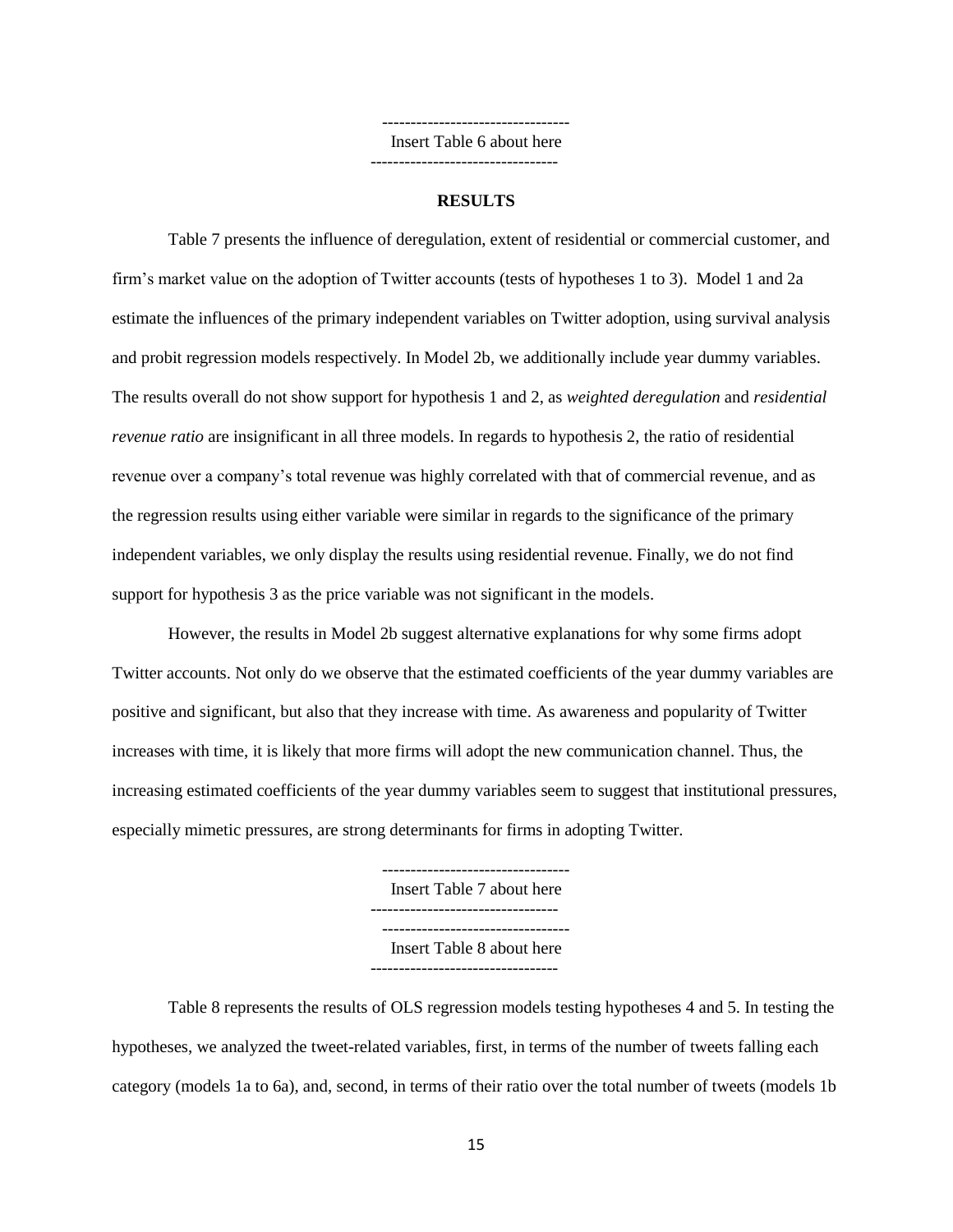to 6b) per company-month. In hypothesis 4, we argued that firm's purpose to quickly respond to and solve consumer complaints through Twitter is associated with higher intensity of Twitter usage. Hypothesis 4 is supported as the estimated coefficients for *Neg. Tweet* were significant in both model 6a and 6b. More specifically, when the number of negative posting by third parties increases by 10 tweets within a company-month, the "Intensity" of tweets is expected to increase by approximately 67 units, even after controlling for other types of tweets. The influence becomes much larger when we estimate the model using the ratio of negative tweets over all tweets (Model 6b).

Moreover, we find support for hypothesis 5 when we estimate intensity of Twitter usage with the count measure of *Rapport Tweets*. That is, the greater the numbers of Rapport tweets, the more intense firms are in using their Twitter accounts. This result is consistent through models 1a to 6a. However, when we analyze the model with *Rapport Tweets* in terms of the ratio measure, the significant estimated coefficients have opposite directions (models 1b, 4b, 5b, and 6b). We need to conduct further analyses to examine the mixed results, where the ratio measure could be reflecting the importance of the portfolio of firms' tweet categories and how certain categories could work to enhance or depress the impact of each other when included simultaneously in the firm's portfolio of tweets. Although we have touched on this issue by including different types of tweets as controls, it would be interesting to delve more into this issue in future analyses.

> --------------------------------- Insert Table 9 about here ---------------------------------

Table 9 presents the OLS regression models testing the set of hypotheses for hypothesis 6 and 7. It is interesting to note that while the level of environmental pollutions (as operationalized by total emissions) and the level of CSR concerns and strength (operationalized by KLD concern and strength) are insignificant on the level of *CR Tweet (ratio)* as shown in the results for models 1a to 1c, there are cases when they become significant when we more narrowly and clearly categorize the dependent variables into CSR (*CSR Tweet*) and environmental sustainability related issues (*ENV Tweet*). More specifically, we find that firms with higher levels of total greenhouse gas emissions tend to have greater proportions of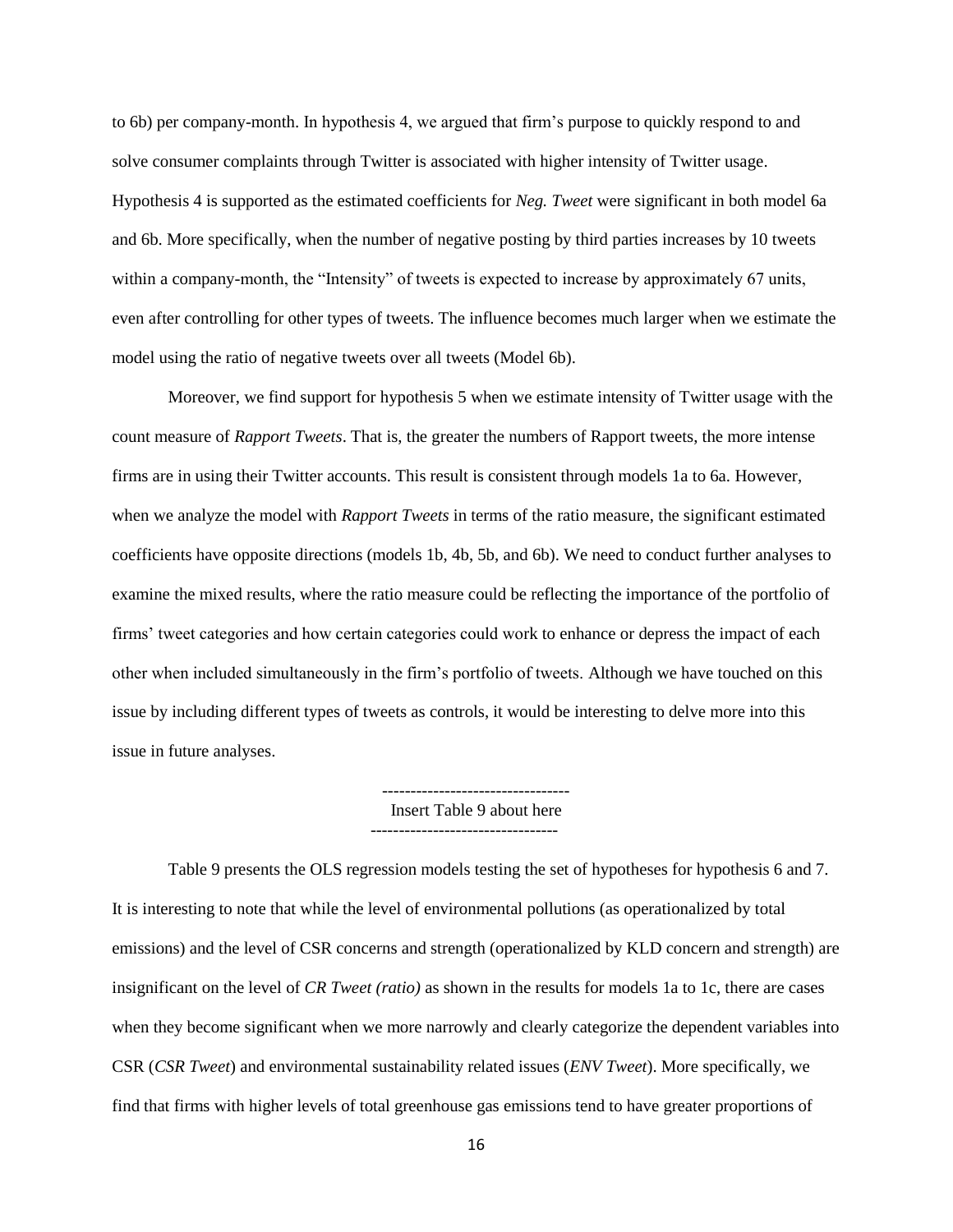*CSR Tweets* (Model 2a). Also, firms with greater CSR concerns tend to have greater proportions of environmental sustainability related tweets (Model 3c).

> --------------------------------- Insert Table 10 about here ---------------------------------

Finally, table 10 presents the results for testing the hypotheses in regards to firm performance. Hypothesis 8 is partially supported as the estimated positive coefficients of *Rapport Tweet* are significant for models 1a, 2a, and 4a, but are not significant in the remaining models that use count measures of the tweet-related variables. The positive influence of *Rapport Tweets* on firm's total market return tend to be more consistent and significant when the measure is in ratios than in the counts. Hypothesis 9 is strongly supported as the estimated coefficient for *Retweet* is positive and significant across all models.

### **DISCUSSION AND CONCLUSION**

We have examined how large electric power companies in the U.S. use Twitter, a popular social media channel. We find that Twitter adoption is mainly driven by institutional pressures, in particular, mimetic pressures. With increasing popularity of social media, a greater number of electric power companies have adopted Twitter over time. Not all firms we examined, however, have a Twitter account. Despite low costs of opening and maintaining a Twitter account, some firms choose not to engage with their stakeholders through Twitter. This appears to suggest that institutional pressures may not provide a whole story. Indeed, recent research suggests potential risks of using social media. Some firms are concerned about how social media allows any kinds of postings to their social media spaces, for example, inappropriate posts or false representation that could cause a PR crisis (Giamanco and Gregoire, 2012).

Regarding the content of Twitter usage, we find that oftentimes firms use Twitter to build rapports with external stakeholders among other purposes. This is particularly interesting since the data we examined are large firms' Twitter usage, not individuals' Twitter usage. One might expect large firms to use social media to provide new hard information to its various stakeholders. On the contrary, trying to build rapports by exchanging informal greetings accounts for a large portion of firms' tweets. To the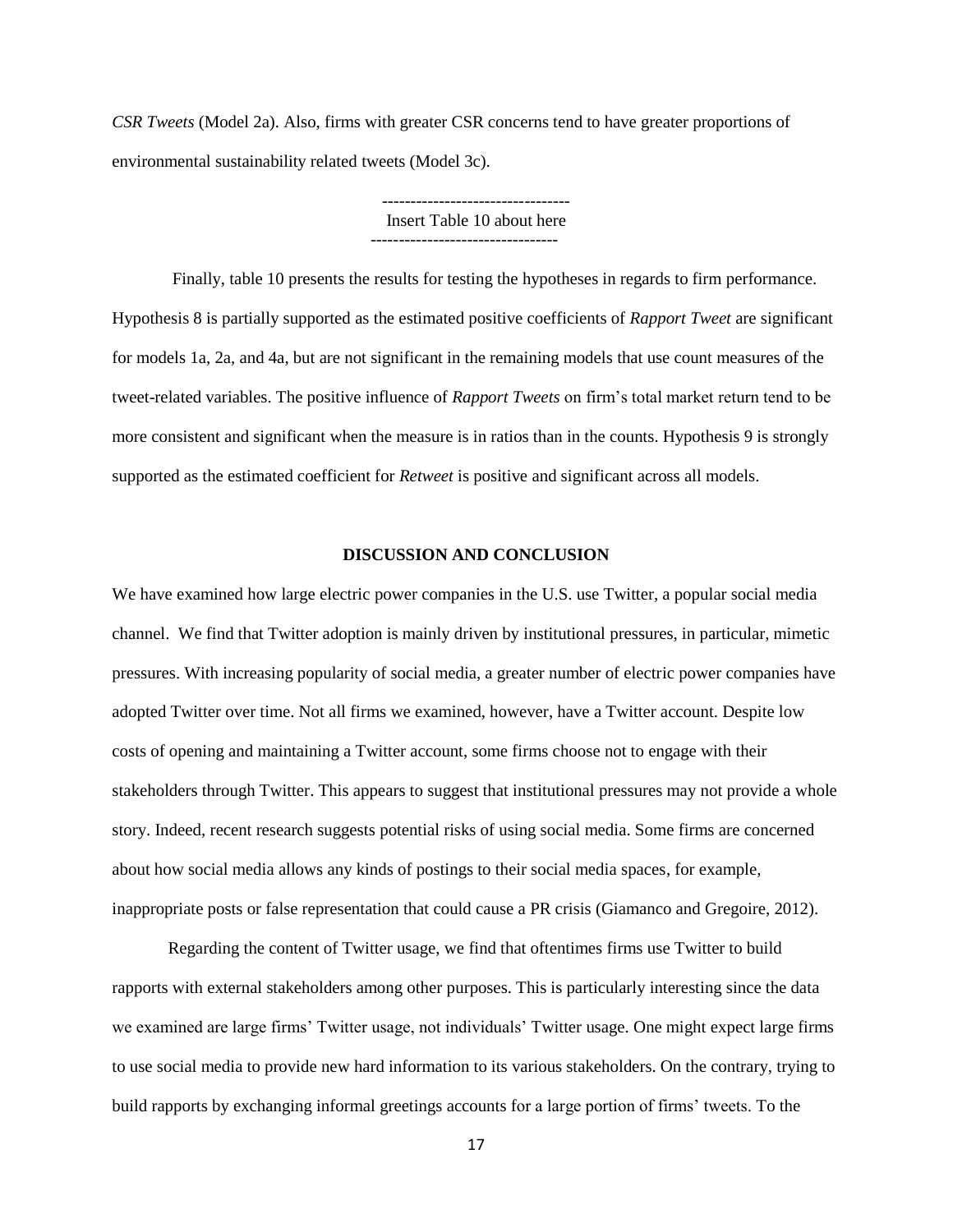extent that external stakeholders value information content, this may represent a form of symbolic management in the social media space. Firms also use social media to publicize their corporate social responsibility (CSR) and environmental sustainability-related activities. We find that firms with higher level of environmental pollutions tweet their CSR activities to a greater extent, and firms with higher CSR concerns tweet their environmental sustainability related activities to a greater extent. This is consistent with a prior research stream that argues that firms that had negative environmental incidences in the past have a greater incentive to disclose more about their environmental sustainability-related activities to make up for past behavior and build legitimacy.

Certain Twitter usage has positive implications for firm performance. Building rapports and tweeting messages that external stakeholders value highly increase firm value. The former suggests that symbolic management in a social media space may be viewed positively by investors. The latter indicates that more substantive use of the social media—providing tweets that are judged useful by their stakeholders—also has positive consequences for firm performance. These findings—seemingly contradictory circumstances under which firm values are positively associated with social media usage appear to suggest that at the minimum, the link between social media usage and firm performance is difficult to generalize.

#### **REFERENCES**

- André, P., Bernstein, M. and Luther, K. 2012. What Makes a Great Tweet. *Harvard Business Review*, May 2012.
- Botosan, C.A. and Harris, M.S. 2000. Motivations for a Change in Disclosure Frequency and Its Consequences: An Examination of Voluntary Quarterly Segment Disclosures. *Journal of Accounting Research*, 38(2): 329-353.
- Clarkson, Peter M., Yue Li, Gordon D. Richardson and Florin P. Vasvari. 2008. "Revisiting the Relation Between Environmental Performance and Environmental Disclosure: An Empirical Analysis," *Accounting, Organizations and Society*, 33: 303-327.
- Delmas, M., & Montes-Sancho, M. 2010. Voluntary Agreements to Improve Environmental Quality: Symbolic and Substantive Cooperation. *Strategic Management Journal*, 31(6): 575-601.
- DiMaggio, P. & Powell, W. 1983. The Iron Cage Revisited: Institutional Isomorphism and Collective Rationality in Organizational Fields. *American Sociological Review*, 48(2): 147-160.
- Doney, P.M. and Cannon, J.P. 1997. An Examination of the Nature of Trust in Buyer-Seller Relationships. *Journal of Marketing*, 61(2): 35-51.
- Dwyer, F. R. and P.H. Schurr, and S. Oh. 1987. Developing Buyer-Seller Relationships, *Journal of Marketing*, 51: 11-27.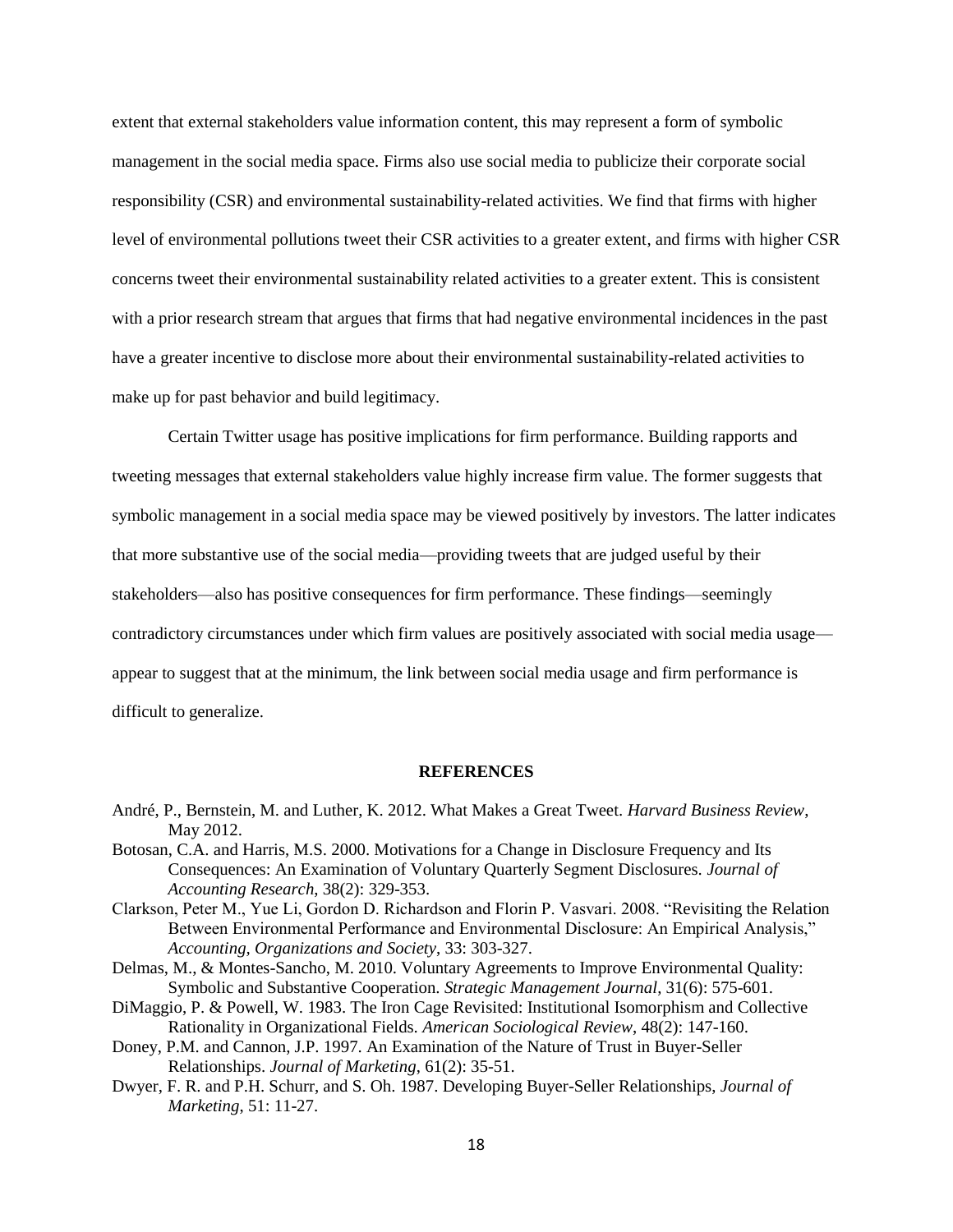- Elsbach, K & Sutton, R. 1992. Acquiring Organizational Legitimacy through Illegitimate Actions: A Marriage of Institutional and Impression Management Theories. *Academy of Management Journal*, 35(4): 699-738.
- Energy Information Administration (EIA). 2000. *The Changing Structure of the Electric Power Industry 2000: An Update*, US Department of Energy.
- Giamanco B. and Gregoire K. 2012. Tweet Me, Friend Me, Make Me Buy. *Harvard Business Review*, July-August 2012.
- Griffin, James M. and Steven L. Puller. 2005. A Primer on Electricity and the Economics of Deregulation. In *Electricity Deregulation*, Griffin, J. and Puller, S. (eds). University of Chicago Press: Chicago, IL; 1–29.
- King, R., G. Pownall, and G. Waymire. 1990. Expectations Adjustment via Timely Management Forecasts: Review, Synthesis and Suggestions for Future Research. *Journal of Accounting Literature*, 9: 113-44.
- Jo, H. and Y. Kim. 2007. Disclosure Frequency and Earnings Management. *Journal of Financial Economics*, 84: 561-590.
- Joskow, Paul L. 2005. The Difficult Transition to Competitive Electricity Markets in the United States. In *Electricity Deregulation*, Griffin, J. and Puller, S. (eds). University of Chicago Press: Chicago, IL; 31–98.
- Meyer, J., & Rowan, B. 1977. Institutionalized Organizations: Formal Structure as Myth and Ceremony. *American Journal of Sociology*, 83(2): 340-363.
- Morgan, R.M. and S.D. Hunt. 1994. The Commitment-Trust Theory of Relationship Marketing. *Journal of Marketing*, 58: 20-38.
- Morris, J. A. and Feldman, D.C. 1996. The Dimensions, Antecedents, and Consequences of Emotional Labor. The Academy of Management Review, 21(4): 986-1010.
- Nelson, R. 1989. The Strength of Strong Ties: Social Networks and Intergroup Conflict in Organizations. *Academy of Management Journal*, 32(2): 377-401.
- Noordewier, T.G., G. John, and J.R.Nevin. 1990. Performance Outcomes of Purchasing Arrangements in Industrial Buyer-Vendor Relationships. *Journal of Marketing*, 54: 80-93,
- Patten, Dennis M. 2002. "The Relation between Environmental Performance and Environmental Disclosure: A Research Note," *Accounting, Organizations, and Society*, 27(8): 763-773.
- Pfeffer, J. 1981. Management as symbolic action: The creation and maintenance of organizational paradigms. In L. L. Cummings and B. M. Shaw (Eds.), *Research in organizational behavior*, Vol. 3: 1-52. Greenwich, CT: JAI Press.
- Soho, S. & Jones, M. 2009. *Everything Twitter*. SoHo Books.
- Westphal, J., & Zajac, E. 1998. The Symbolic Management of Stockholders: Corporate Governance Reforms and Shareholder Reactions. *Administrative Science Quarterly*, 43(1): 127-153.
- Wolak, Frank A. 2005. Lessons from the California Electricity Crisis. In *Electricity Deregulation*, Griffin, J. and Puller, S. (eds). University of Chicago Press: Chicago, IL; 145–181.
- Wolfram, Catherine. 2005. The Efficiency of Electricity Generation in the United States after Restructuring. In *Electricity Deregulation*, Griffin, J. and Puller, S. (eds). University of Chicago Press: Chicago, IL; 227–255.
- Zajac, E. & Westphal, J. 2004. The Social Construction of Market Value: Institutionalization and Learning Perspectives on Stock Market Reactions. *American Sociological Review*, 69(3): 433- 457.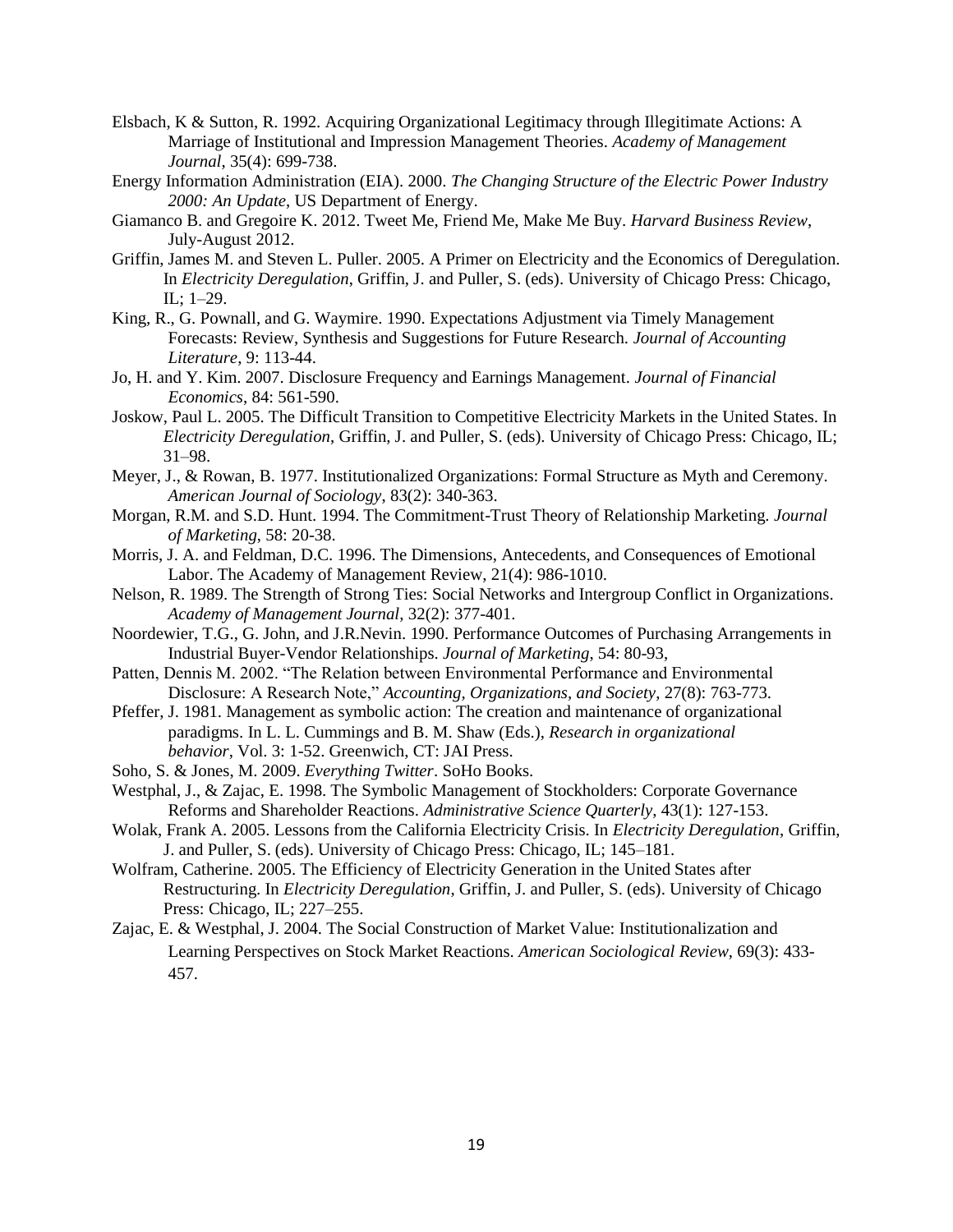# **TABLES AND GRAPHS**

**Figure 1. Status of electricity restructuring by state (data as of Sep. 2010)**



Source: Energy Information Administration [\(http://www.eia.gov/cneaf/electricity/page/restructuring/restructure\\_elect.html\)](http://www.eia.gov/cneaf/electricity/page/restructuring/restructure_elect.html)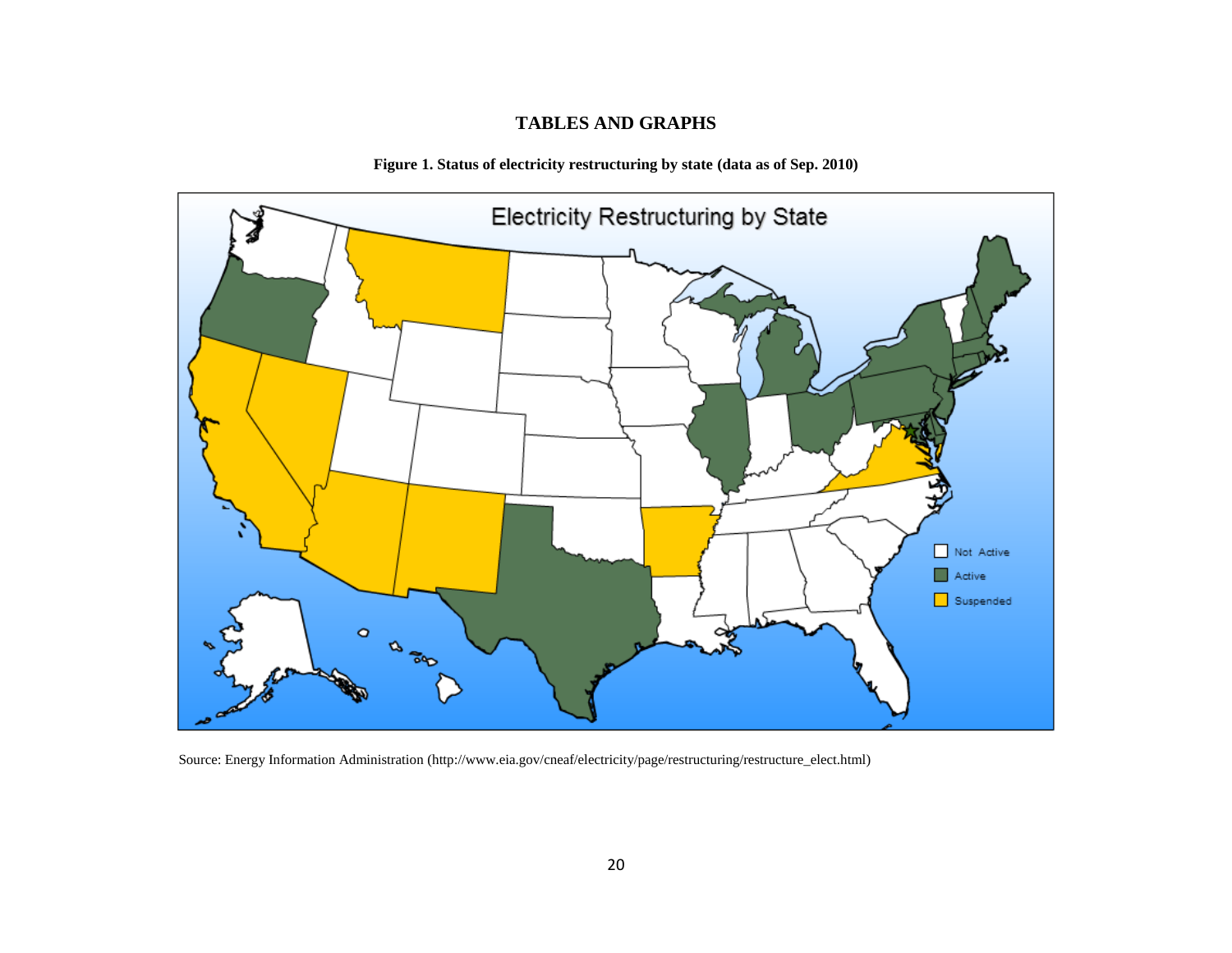| <b>Companies without Twitter accounts</b> |                             |                              | Companies with twitter accounts and the year of Twitter adoption |                           |
|-------------------------------------------|-----------------------------|------------------------------|------------------------------------------------------------------|---------------------------|
|                                           | 2009                        | <b>2010</b>                  | 2011                                                             | 2012                      |
| AES Corp                                  | American Electric Power     | Ameren Corp.                 | DTE Energy Co.                                                   | <b>Centerpoint Energy</b> |
| Allegheny Energy <sup>1</sup>             | <b>Consolidated Edison</b>  | Entergy Corp.                | FirstEnergy Corp.                                                | <b>Dominion Resources</b> |
| <b>CMS</b> Energy Corp                    | <b>Constellation Energy</b> | <b>Integrys Energy Group</b> | National Grid                                                    | PG&E Corp.                |
| Dynegy                                    | Duke Energy Corp.           | PPL Corp.                    | Public Service Enterprise<br>Group                               |                           |
| <b>EQT</b> Corporation                    | Edison Intl.                | TECO Energy Inc.             | <b>Wisconsin Energy</b>                                          |                           |
| Exelon $\text{Corp}^2$                    | FPL Group <sup>3</sup>      | <b>Xcel Energy</b>           |                                                                  |                           |
| Keyspan Energy                            | Northeast Utilities         |                              |                                                                  |                           |
| NICOR Inc.                                | NRG Energy                  |                              |                                                                  |                           |
| Nisource Inc.                             | <b>ONEOK</b> Inc.           |                              |                                                                  |                           |
| Pepco Holdings Inc                        | Progress Energy Inc.        |                              |                                                                  |                           |
| Pinnacle West Capital                     | Sempra Energy               |                              |                                                                  |                           |
| <b>SCANA Corp</b>                         | Southern Co.                |                              |                                                                  |                           |
| 12                                        | 12                          | 6                            | 5                                                                | 3                         |

#### **Table 1. List of companies in the sample pool and the year of Twitter adoption**

<sup>1</sup> Allegheny Energy merged with FirstEnergy Corp. in 2011. However, since they were separate entities with the potential of adopting Twitter before Twitter was founded in 2006, we considered them as separate entities with the potential to of adopting Twitter.

<sup>2</sup> Constellation Energy Group and Exelon Corp. merged in 2012.<br><sup>3</sup> FPL Group changed its name to Nextera in 2009.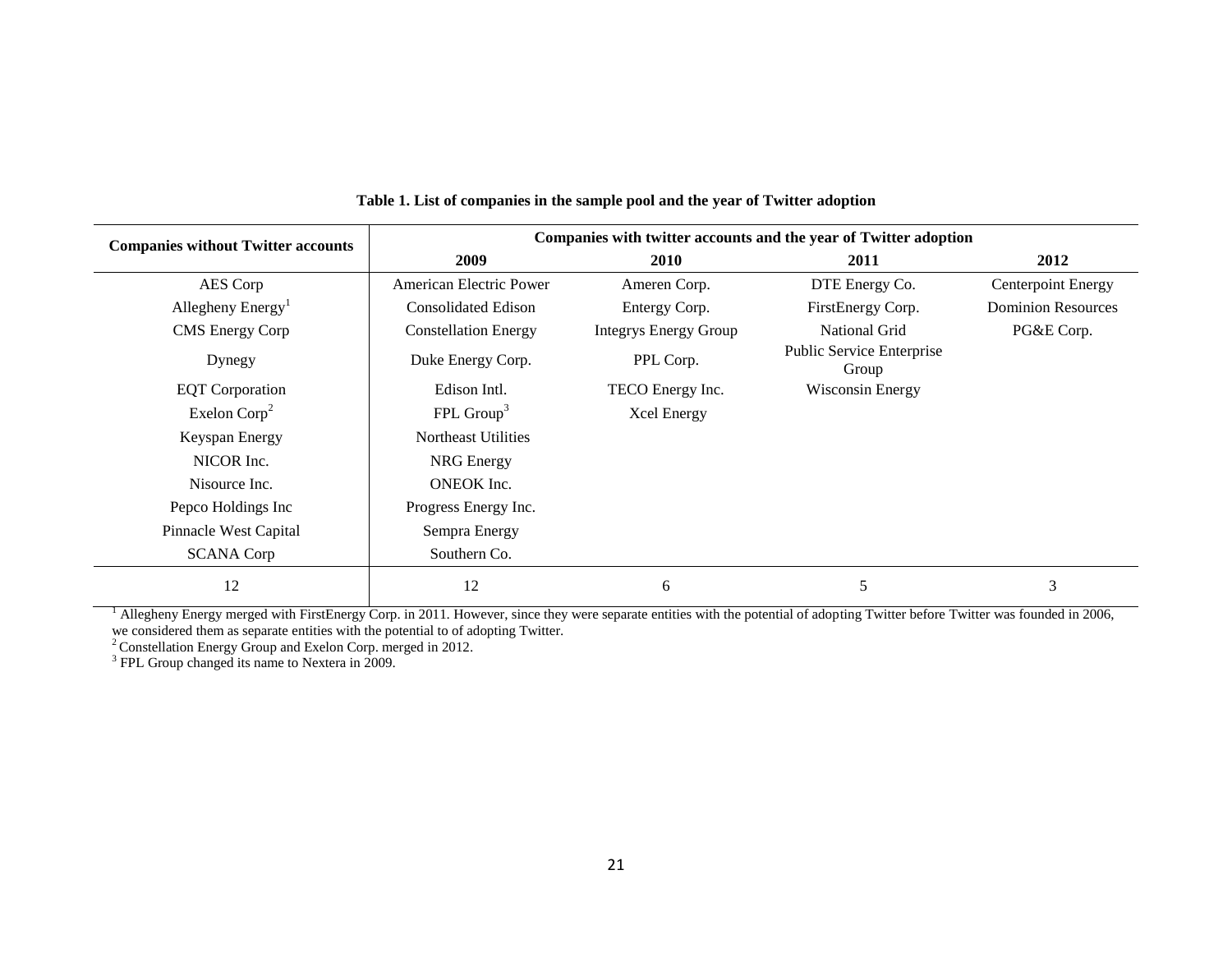|                | <b>Company Name</b>               | 2009           | 2010 | 2011 | 2012 | <b>TOTAL</b> |
|----------------|-----------------------------------|----------------|------|------|------|--------------|
| $\mathbf{1}$   | Ameren Corp                       |                | 226  | 370  | 180  | 776          |
| $\overline{2}$ | American Electric Power           | 51             | 202  | 457  | 299  | 1009         |
| 3              | Centerpoint Energy Inc.           |                |      |      | 400  | 400          |
| $\overline{4}$ | Consolidated Edison Inc.          | $\mathbf{6}$   | 86   | 85   | 105  | 282          |
| 5              | <b>Constellation Energy Group</b> | 338            | 588  | 317  | 468  | 1711         |
| 6              | Dominion Resources Inc.           |                |      |      | 77   | 77           |
| $\overline{7}$ | <b>DTE</b> Energy                 |                |      | 2368 | 1200 | 3566         |
| $8\,$          | Duke Energy Corp.                 | 84             | 258  | 207  | 129  | 678          |
| 9              | Edison Intl.                      | 165            | 457  | 1172 | 429  | 2223         |
| 10             | Entergy Corp.                     |                | 70   | 369  | 261  | 700          |
| 11             | FirstEnergy Corp.                 |                |      | 18   | 82   | <b>100</b>   |
| 12             | FPL Group Inc.                    | 101            | 230  | 289  | 140  | 760          |
| 13             | NextEra Energy Inc.               |                | 267  | 209  | 90   | 565          |
| 14             | Integrys Energy Group Inc.        |                | 279  | 451  | 491  | 1221         |
| 15             | National Grid (Keyspan)           |                |      | 910  | 1962 | 2872         |
| 16             | Northeast Utilities               | $\Delta$       | 56   | 231  | 97   | 388          |
| 17             | <b>NRG</b> Energy                 | 7              | 50   | 474  | 365  | 896          |
| 18             | ONEOK Inc.                        | $\overline{2}$ | 17   | 113  | 77   | 209          |
| 19             | PG&E Corp.                        |                |      |      | 262  | 262          |
| 20             | PPL Corp.                         |                | 528  | 2073 | 552  | 3153         |
| 21             | Progress Energy Inc.              | 428            | 621  | 1026 | 318  | 2393         |
| 22             | Public Service Enterprise Group   |                |      | 212  | 161  | 373          |
| 23             | Sempra Energy                     | 15             | 16   | 12   | 31   | 74           |
| 24             | Southern Co.                      | 17             | 197  | 358  | 261  | 833          |
| 25             | TECO Energy Inc.                  |                | 31   | 23   | 23   | 77           |
| 26             | Wisconsin Energy Corp.            |                |      | 35   | 48   | 83           |
| 27             | Xcel Energy Inc.                  |                | 89   | 702  | 397  | 1188         |

## **Table 2. Number of tweets per company-year**

(Shaded areas indicate the years we observe tweets for each company. The numbers within the cells are the total number of tweets in the given year.)

\* Although FPL Group Inc. changed its name to NextEra in 2009, separate Twitter account exists for both entities.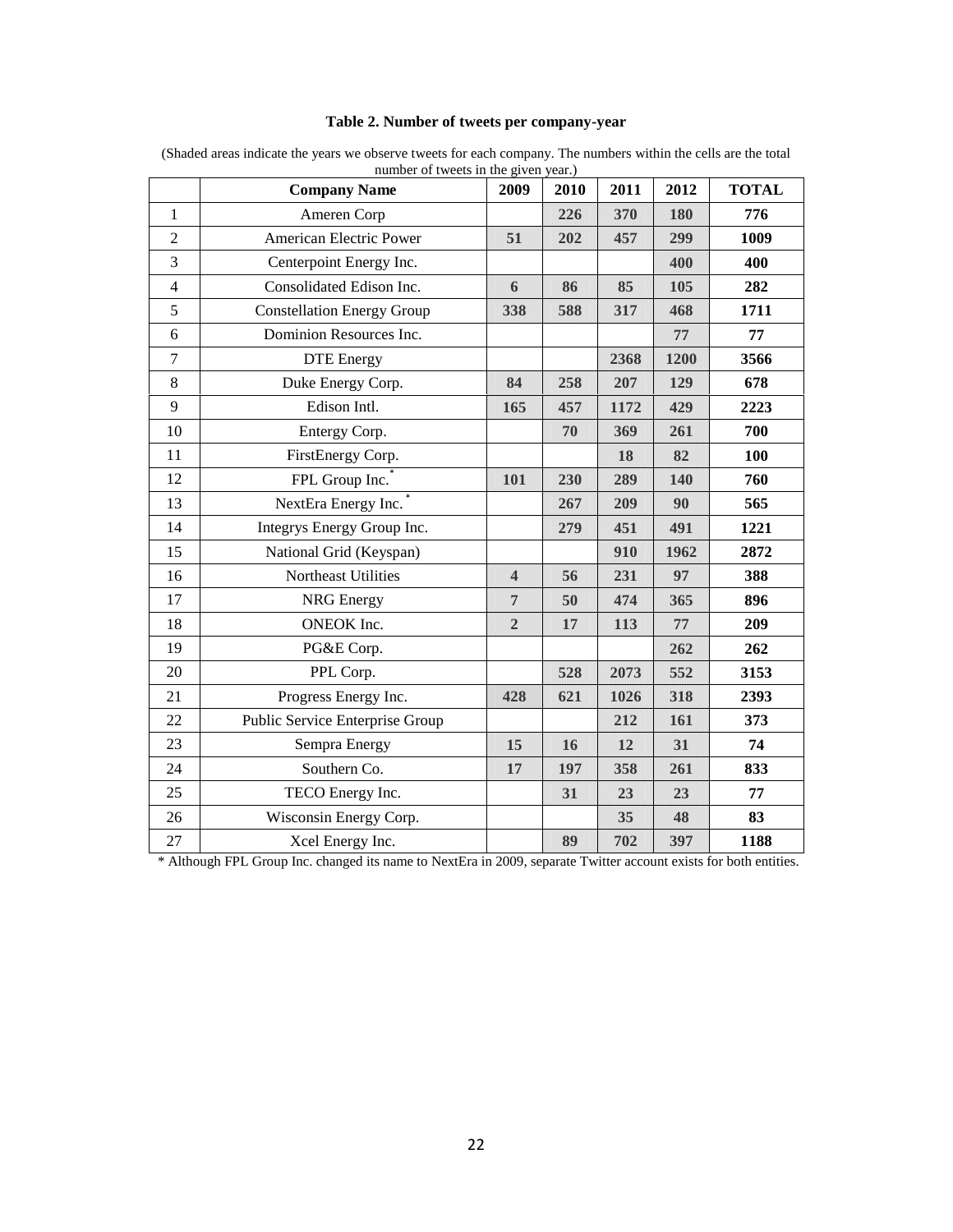|              | Category                       | <b>Description</b>                                                                                                                                                                                                                                                                                                                                                                                                                                                                                                                                                                                                                                                                                                                                                                                                                                                                                       |
|--------------|--------------------------------|----------------------------------------------------------------------------------------------------------------------------------------------------------------------------------------------------------------------------------------------------------------------------------------------------------------------------------------------------------------------------------------------------------------------------------------------------------------------------------------------------------------------------------------------------------------------------------------------------------------------------------------------------------------------------------------------------------------------------------------------------------------------------------------------------------------------------------------------------------------------------------------------------------|
| Core         | Customer                       | The classification includes the following issues:<br>a) Bills: Contents related to service bills, and savings on<br>payments.<br>b) Energy saving: Contents related to how consumers can<br>save energy.<br>c) Both Bills & Energy saving: Contents that include both<br>billing and energy saving issues.<br>d) Reliability & Safety: Contents related to the reliability of<br>services and safety issues, such as power outages from<br>weather conditions and precautions regarding.                                                                                                                                                                                                                                                                                                                                                                                                                 |
|              | Employment                     | Announcements of positions, internships, and participation in<br>college fairs.                                                                                                                                                                                                                                                                                                                                                                                                                                                                                                                                                                                                                                                                                                                                                                                                                          |
|              | Investor                       | Includes various issues that would be of interest to investors (e.g.,<br>announcement of financial statements, investor meetings,<br>acquisition of firms, opening of new business, and appointment of<br>top managers). It also includes tweets related to public relations and<br>$3rd$ party validation (described in detail below).<br>Public relations: Tweets of opinions or news that directly<br>support and legitimize firm's operations, missions, values,<br>etc.<br>$3rd$ party validation: News of when the firm receives<br>validation from $3rd$ parties through awards, being part of a<br>prestigious list, etc. As there were various topics, we<br>further classified this category into CSR, Sustainability,<br>and Rapport (i.e., tweets that directly relate to shareholders<br>such as being listed as the "Top Dividend Stock of the Dow<br>Utilities" (AEP Tweet on 2011/11/1). |
| Non-<br>core | Corporate Responsibility:      |                                                                                                                                                                                                                                                                                                                                                                                                                                                                                                                                                                                                                                                                                                                                                                                                                                                                                                          |
|              | (a) Community<br>(b) Diversity | Content in which firm's action is directed towards the community.<br>Tweets that specifically mention employee diversity issues within<br>the firm.                                                                                                                                                                                                                                                                                                                                                                                                                                                                                                                                                                                                                                                                                                                                                      |
|              | (c) Employee                   | Contents related to employees, such as employee well-being and<br>educational support for their children.                                                                                                                                                                                                                                                                                                                                                                                                                                                                                                                                                                                                                                                                                                                                                                                                |
|              | (d) Environment                | Tweets that contain contents on environment<br>conservation/preservation, wildlife protection, renewable energy,<br>and environment-related technologies (e.g., electric vehicles).                                                                                                                                                                                                                                                                                                                                                                                                                                                                                                                                                                                                                                                                                                                      |
|              | Rapport                        | Tweets that build rapport with audiences through greetings,<br>mundane information sharing, or announcement of industry trends.                                                                                                                                                                                                                                                                                                                                                                                                                                                                                                                                                                                                                                                                                                                                                                          |

|  |  | Table 3. Coding classification for the tweets |  |  |
|--|--|-----------------------------------------------|--|--|
|--|--|-----------------------------------------------|--|--|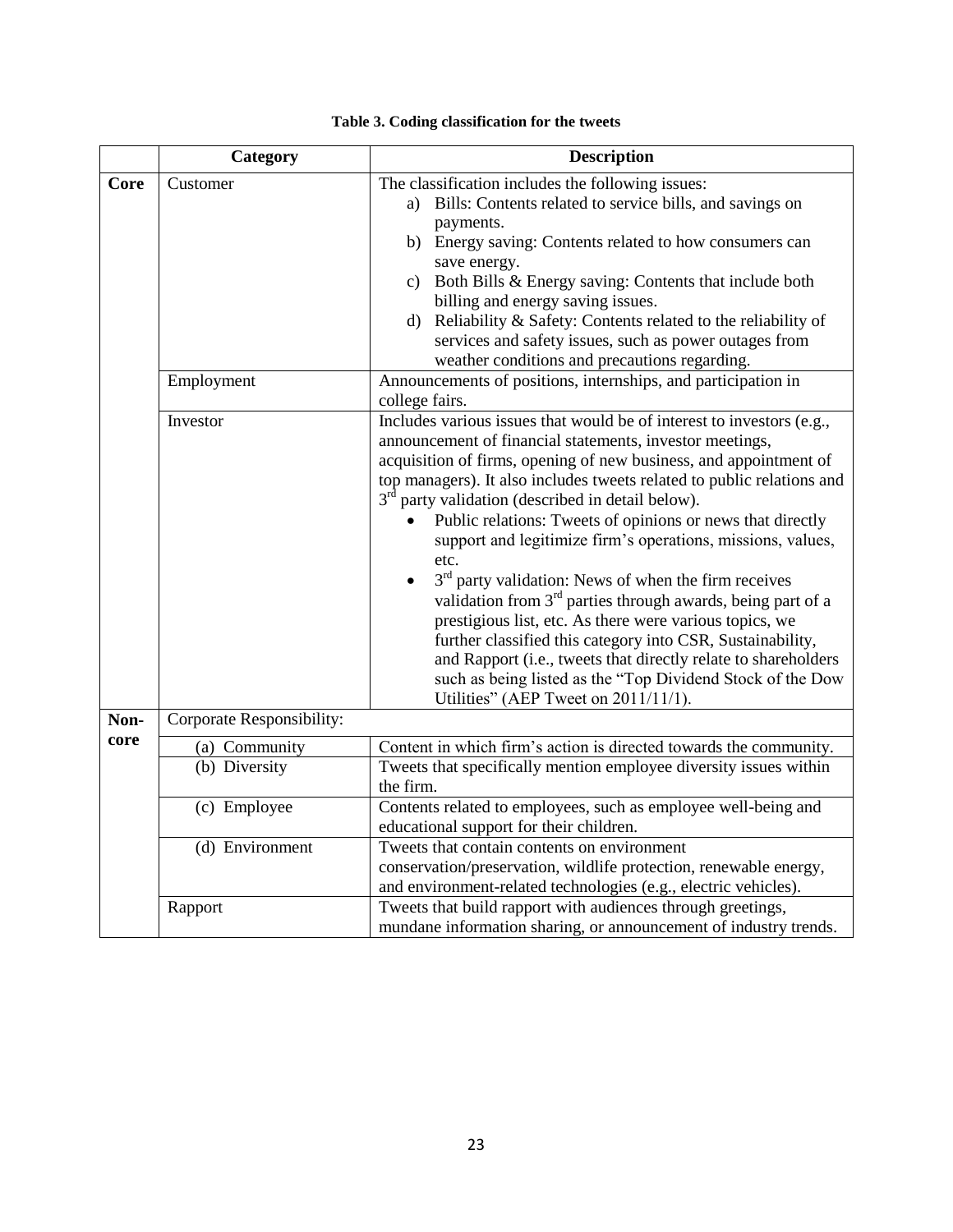# **Table 4. Variable list and definitions**

| Variable                                         | Definition                                                                                                                        |
|--------------------------------------------------|-----------------------------------------------------------------------------------------------------------------------------------|
| DEPENDENT VARIABLES                              |                                                                                                                                   |
| <b>Adoption of Twitter</b>                       | 0 until a company adopts Twitter (which becomes 1) (company-year)                                                                 |
| <b>Existence of Twitter</b>                      | 1 if a Twitter account exists in a given year and 0 otherwise (company-year)                                                      |
| "Intensity" of Tweets                            | Average frequency of tweets weighted by the number of tweets (company-month)                                                      |
| Total market return <sup>2</sup>                 | Monthly total market return (company-month)                                                                                       |
| CR Tweet (ratio)                                 | Corporate responsibility-related tweets/total number of tweets (company-month)                                                    |
| CSR Tweet (ratio)                                | Number of CSR-related tweets/total number of tweets                                                                               |
| <b>ENV</b> Tweet (ratio)                         | Environment-related tweets/total number of tweets (company-month)                                                                 |
| <b>INDEPENDENT VARIABLES</b>                     |                                                                                                                                   |
| Weighted deregulation <sup>1</sup>               | Enactment of deregulation weighted by state sales per company-year (Yearly data. Lagged by one year)                              |
| Residential revenue ratio <sup>1</sup>           | Residential revenue/total revenue ratio per company-year (Yearly data. Lagged by one year)                                        |
| Firm size variables <sup>2</sup> :               |                                                                                                                                   |
|                                                  | Logged term of the number of employees per company-year. Number of employees in thousands                                         |
| Firm size: employee (yearly)                     | (Yearly data. Lagged by one year).                                                                                                |
| Firm size: assets (quarterly)                    | Total assets per company-quarter (Quarterly data. Lagged by one quarter).                                                         |
| Investor-related variables <sup>2</sup> :        |                                                                                                                                   |
| Investor: price (yearly)                         | Firm price (Yearly data. Lagged by one year)                                                                                      |
| Investor: price (monthly)                        | Firm price (Monthly data. Lagged by one month)                                                                                    |
| Tweet-related variables (count & ratio):         |                                                                                                                                   |
| Core:                                            |                                                                                                                                   |
| Customer Tweet (count)                           | Number of customer-related tweets (company-month)                                                                                 |
| Customer Tweet (ratio)                           | Customer-related tweets/total number of tweets (company-month)                                                                    |
| Employee Tweet (count)                           | Number of employee-related tweets (company-month)                                                                                 |
| Employee Tweet (ratio)                           | Employee-related tweets/total number of Tweets (company-month)                                                                    |
| <b>Investor Tweet</b> (count)                    | Number of investor-related tweets (company-month)                                                                                 |
| <b>Investor Tweet</b> (ratio)                    | Investor-related tweets/total number of tweets (company-month)                                                                    |
| Non-core:                                        |                                                                                                                                   |
| CR Tweet (count)                                 | Number of corporate responsibility-related tweets (company-month)                                                                 |
| CR Tweet (ratio)                                 | Corporate responsibility-related Tweets/total number of tweets (company-month)                                                    |
|                                                  | Number of corporate social responsibility-related tweets. This includes tweets related to community,                              |
| CSR Tweet (count)                                | diversity, employee, environment, and rapport (company-month)                                                                     |
| CSR Tweet (ratio)                                | Number of CSR-related tweets/total number of tweets                                                                               |
| <b>ENV</b> Tweet (count)                         | Number of environment-related tweets (company-month)                                                                              |
| <b>ENV</b> Tweet (ratio)                         | Environment-related tweets/total number of tweets (company-month)                                                                 |
| <b>Rapport Tweet (count)</b>                     | Number of rapport-related tweets (company-month)                                                                                  |
| Rapport Tweet (ratio)                            | Rapport-related tweets/total number of tweets (company-month)                                                                     |
| 3rd-party:                                       |                                                                                                                                   |
| Neg. Tweet (count)                               | Number of negative tweets posted by a 3rd-party (company-month)                                                                   |
| Neg. Tweet (ratio)                               | Negative Tweets by a 3rd-party/total number of tweets (company-month)                                                             |
| Retweet (count)                                  | Number of retweets of the company's tweets (company-month)                                                                        |
| Retweet (ratio)                                  | Retweets of the company's tweets/total number of tweets (company-month)                                                           |
| Environmental and social performance indicators: |                                                                                                                                   |
| Total emissions <sup>3</sup>                     | Total amount of greenhouse gas emissions (Yearly data. Lagged by one year)                                                        |
| $KLD$ strength <sup>4</sup>                      | Includes community, diversity, employee relations, and environment categories (Yearly data. Lagged<br>by one year)                |
| $KLD$ concern <sup>4</sup>                       | Includes community, diversity, employee relations, environment, and nuclear power categories (Yearly<br>data. Lagged by one year) |
| Year dummy variables:                            |                                                                                                                                   |
| Year dummy 2010                                  | Dummy variable indicating 1 for the year 2010                                                                                     |
| Year dummy 2011                                  | Dummy variable indicating 1 for the year 2011                                                                                     |
| Year dummy 2012                                  | Dummy variable indicating 1 for the year 2012                                                                                     |

<sup>1</sup> Source: DSIRE & EIA; <sup>2</sup> Source: Compustat; <sup>3</sup> Carbon Disclosure Project; <sup>4</sup> KLD social rating compiled through WRDS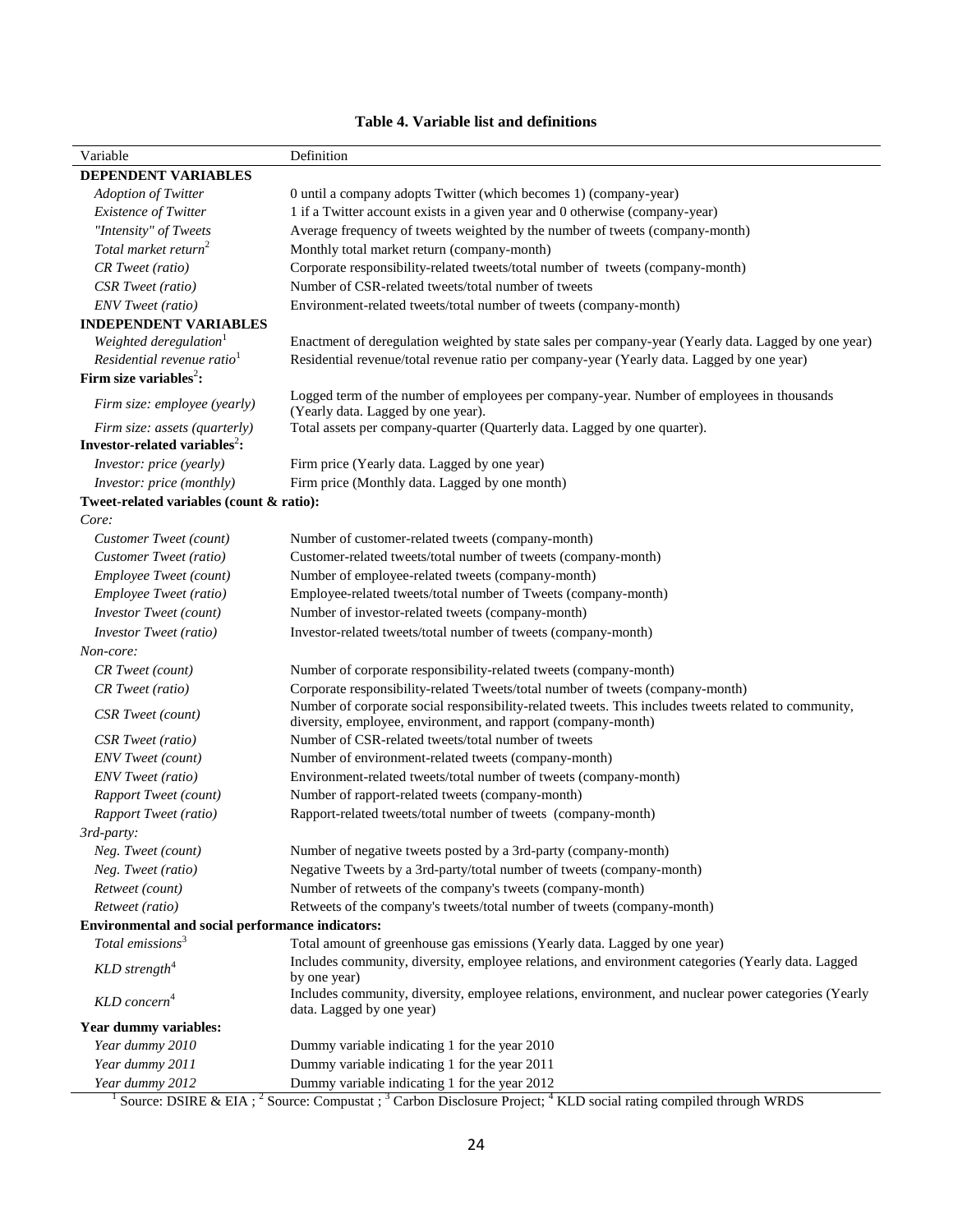|     | <b>COMPANY-YEAR DATA:</b>                            |       |           |         |              |         |         |         |              |         |     |
|-----|------------------------------------------------------|-------|-----------|---------|--------------|---------|---------|---------|--------------|---------|-----|
|     | Company-year data for hypothesis 1-3 (survival       |       |           |         |              |         |         |         |              |         |     |
|     | analysis model)                                      |       |           |         |              |         |         |         |              |         |     |
|     | Variable                                             | Mean  | <b>SD</b> | (1)     | (2)          | (3)     | (4)     | (5)     | (6)          | (7)     | (8) |
| (1) | Adoption of Twitter                                  | 0.22  | 0.42      |         |              |         |         |         |              |         |     |
| (2) | Weighted deregulation                                | 0.45  | 0.43      | $-0.03$ | 1            |         |         |         |              |         |     |
| (3) | Residential revenue ratio                            | 0.44  | 0.09      | $-0.10$ | 0.25         |         |         |         |              |         |     |
| (4) | Firm size: employee (yearly)                         | 2.35  | 0.56      | 0.07    | $-0.10$      | 0.02    |         |         |              |         |     |
| (5) | Investor: price (yearly)                             | 38.44 | 20.25     | $-0.05$ | $-0.01$      | 0.11    | 0.2     |         |              |         |     |
| (6) | Year dummy 2010                                      | 0.20  | 0.40      | 0.10    | 0.07         | 0.04    | $-0.05$ | $-0.08$ | $\mathbf{1}$ |         |     |
| (7) | Year dummy 2011                                      | 0.13  | 0.34      | 0.10    | 0.06         | 0.17    | 0.01    | $-0.08$ | $-0.19$      |         |     |
| (8) | Year dummy 2012                                      | 0.09  | 0.28      | 0.06    | $-0.03$      | 0.11    | 0.00    | $-0.09$ | $-0.15$      | $-0.12$ |     |
|     | Company-year data for hypothesis 1-3 (probit models) |       |           |         |              |         |         |         |              |         |     |
|     | Variable                                             | Mean  | <b>SD</b> | (1)     | (2)          | (3)     | (4)     | (5)     | (6)          | (7)     | (8) |
| (1) | Existence of Twitter account                         | 0.45  | 0.50      |         |              |         |         |         |              |         |     |
| (2) | Weighted deregulation                                | 0.44  | 0.41      | $-0.05$ | $\mathbf{1}$ |         |         |         |              |         |     |
| (3) | Residential revenue ratio                            | 0.44  | 0.10      | $-0.02$ | 0.24         | 1       |         |         |              |         |     |
| (4) | Firm size: employee (yearly)                         | 2.38  | 0.56      | 0.10    | $-0.17$      | 0.05    |         |         |              |         |     |
| (5) | Investor: price (yearly)                             | 38.55 | 18.64     | $-0.02$ | $-0.04$      | 0.01    | 0.22    |         |              |         |     |
| (6) | Year dummy 2010                                      | 0.20  | 0.40      | 0.06    | 0.01         | $-0.04$ | $-0.01$ | $-0.10$ | 1            |         |     |
| (7) | Year dummy 2011                                      | 0.20  | 0.40      | 0.23    | 0.03         | 0.06    | 0.01    | $-0.08$ | $-0.25$      |         |     |
| (8) | Year dummy 2012                                      | 0.19  | 0.39      | 0.31    | 0.01         | 0.17    | 0.03    | 0.02    | $-0.24$      | $-0.24$ |     |

**Table 5. Descriptive statistics and correlation matrix for company-year data (hypothesis 1 – 3)**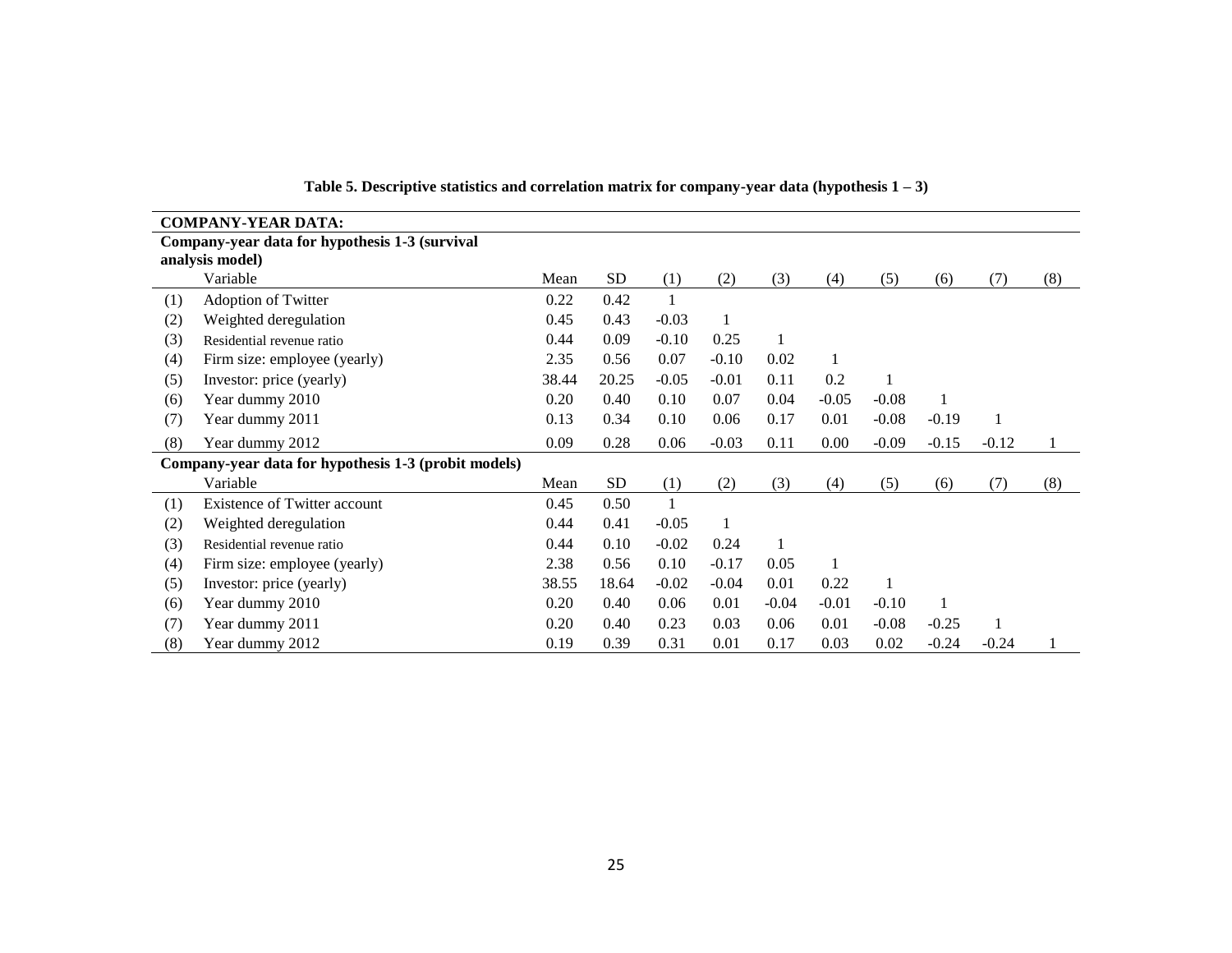|      | <b>COMPANY-MONTH DATA:</b>                                           |          |           |                |              |         |              |              |         |         |                |         |         |         |              |         |         |         |                |      |      |
|------|----------------------------------------------------------------------|----------|-----------|----------------|--------------|---------|--------------|--------------|---------|---------|----------------|---------|---------|---------|--------------|---------|---------|---------|----------------|------|------|
|      | Company-month data for tweet-related independent variables in counts |          |           |                |              |         |              |              |         |         |                |         |         |         |              |         |         |         |                |      |      |
|      | Variable                                                             | Mean     | SD        | (1)            | (2)          | (3)     | (4)          | (5)          | (6)     | (7)     | (8)            | (9)     | (10)    | (11)    | (12)         | (13)    | (14)    | (15)    | (16)           | (17) | (18) |
| (1)  | "Intensity" of Tweets                                                | 14.07    | 16.68     | $\overline{1}$ |              |         |              |              |         |         |                |         |         |         |              |         |         |         |                |      |      |
| (2)  | Total market return (monthly)                                        | 1.16     | 4.69      | $-0.02$        | $\mathbf{1}$ |         |              |              |         |         |                |         |         |         |              |         |         |         |                |      |      |
| (3)  | Weighted deregulation                                                | 0.32     | 0.31      | 0.41           | $-0.14$      | -1      |              |              |         |         |                |         |         |         |              |         |         |         |                |      |      |
| (4)  | Firm size: assets (quarterly)                                        | 30648.46 | 16930.97  | 0.10           | $-0.04$      | $-0.18$ |              |              |         |         |                |         |         |         |              |         |         |         |                |      |      |
| (5)  | Investor: price (monthly)                                            | 33.43    | 12.62     | $-0.36$        | 0.15         | $-0.13$ | $-0.16$      | $\mathbf{1}$ |         |         |                |         |         |         |              |         |         |         |                |      |      |
| (6)  | Residential revenue ratio                                            | 0.42     | 0.08      | $-0.36$        | 0.06         | $-0.58$ | 0.16         | $-0.25$      |         |         |                |         |         |         |              |         |         |         |                |      |      |
| (7)  | Rapport Tweet (count)                                                | 3.61     | 4.68      | 0.76           | 0.03         | 0.22    | 0.23         | $-0.33$      | $-0.33$ | -1      |                |         |         |         |              |         |         |         |                |      |      |
| (8)  | Customer Tweet (count)                                               | 6.24     | 9.91      | 0.86           | $-0.06$      | 0.42    | $-0.04$      | $-0.37$      | $-0.22$ | 0.54    | - 1            |         |         |         |              |         |         |         |                |      |      |
| (9)  | Employee Tweet (count)                                               | 0.19     | 0.76      | 0.12           | $-0.03$      | 0.12    | $-0.01$      | $-0.04$      | 0.14    | 0.05    | 0.09           | -1      |         |         |              |         |         |         |                |      |      |
| (10) | Investor Tweet (count)                                               | 6.18     | 6.42      | 0.11           | 0.04         | $-0.07$ | 0.56         | $-0.06$      | 0.03    | 0.09    | $-0.21$        | 0.04    | 1       |         |              |         |         |         |                |      |      |
| (11) | CR Tweet (count)                                                     | 2.13     | 2.93      | 0.08           | 0.00         | 0.37    | $-0.09$      | 0.04         | 0.00    | $-0.04$ | 0.01           | 0.32    | 0.10    |         |              |         |         |         |                |      |      |
| (12) | CSR Tweet (count)                                                    | 5.64     | 5.38      | 0.70           | 0.02         | 0.39    | 0.14         | $-0.26$      | $-0.30$ | 0.84    | 0.48           | 0.21    | 0.13    | 0.50    | $\mathbf{1}$ |         |         |         |                |      |      |
| (13) | <b>ENV</b> Tweet (count)                                             | 0.09     | 0.34      | $-0.01$        | 0.00         | $-0.11$ | 0.18         | $-0.10$      | 0.19    | 0.03    | $-0.08$        | 0.25    | 0.14    | 0.17    | 0.05         |         |         |         |                |      |      |
| (14) | Neg. Tweet (count)                                                   | 0.39     | 1.06      | 0.67           | 0.00         | 0.20    | 0.07         | $-0.17$      | $-0.31$ | 0.41    | 0.51           | $-0.05$ | $-0.03$ | $-0.11$ | 0.30         | $-0.08$ | 1       |         |                |      |      |
| (15) | Retweet (count)                                                      | 23.62    | 39.14     | 0.14           | 0.16         | 0.17    | 0.23         | $-0.10$      | $-0.25$ | 0.14    | 0.00           | $-0.02$ | 0.30    | 0.15    | 0.21         | $-0.03$ | 0.02    | - 1     |                |      |      |
| (16) | Total emissions                                                      | 5.78     | 2.89      | 0.29           | 0.00         | 0.14    | 0.40         | $-0.28$      | 0.08    | 0.37    | 0.36           | 0.17    | $-0.15$ | 0.06    | 0.33         | 0.21    | 0.07    | 0.01    |                |      |      |
| (17) | KLD strength                                                         | 6.42     | 3.52      | 0.39           | $-0.09$      | 0.36    | 0.46         | $-0.17$      | $-0.43$ | 0.35    | 0.33           | $-0.02$ | 0.19    | $-0.12$ | 0.23         | 0.09    | 0.33    | 0.12    | 0.21           | 1    |      |
| (18) | KLD concern                                                          | 3.71     | 2.89      | 0.19           | $-0.10$      | 0.23    | 0.72         | $-0.45$      | 0.34    | 0.16    | 0.18           | 0.16    | 0.38    | 0.15    | 0.21         | 0.24    | 0.03    | 0.13    | 0.44           | 0.56 |      |
|      | Company-month data for tweet-related independent variables in ratios |          |           |                |              |         |              |              |         |         |                |         |         |         |              |         |         |         |                |      |      |
|      | Variable                                                             | Mean     | <b>SD</b> | (1)            | (2)          | (3)     | (4)          | (5)          | (6)     | (7)     | (8)            | (9)     | (10)    | (11)    | (12)         | (13)    | (14)    | (15)    | (16)           | (17) | (18) |
| (1)  | "Intensity" of Tweets                                                | 14.07    | 16.68     | $\overline{1}$ |              |         |              |              |         |         |                |         |         |         |              |         |         |         |                |      |      |
| (2)  | Total market return (monthly)                                        | 1.16     | 4.69      | $-0.02$        | -1           |         |              |              |         |         |                |         |         |         |              |         |         |         |                |      |      |
| (3)  | Weighted deregulation                                                | 0.32     | 0.31      | 0.41           | $-0.14$      | -1      |              |              |         |         |                |         |         |         |              |         |         |         |                |      |      |
| (4)  | Firm size: assets (quarterly)                                        | 30648.46 | 16930.97  | 0.10           | $-0.04$      | $-0.18$ | $\mathbf{1}$ |              |         |         |                |         |         |         |              |         |         |         |                |      |      |
| (5)  | Investor: price (monthly)                                            | 33.43    | 12.62     | $-0.36$        | 0.15         | $-0.13$ | $-0.16$      | 1            |         |         |                |         |         |         |              |         |         |         |                |      |      |
| (6)  | Residential revenue ratio                                            | 0.42     | 0.08      | $-0.36$        | 0.06         | $-0.58$ | 0.16         | $-0.25$      | 1       |         |                |         |         |         |              |         |         |         |                |      |      |
| (7)  | Rapport Tweet (ratio)                                                | 0.14     | 0.17      | 0.13           | 0.06         | $-0.08$ | 0.36         | $-0.06$      | $-0.14$ | 1       |                |         |         |         |              |         |         |         |                |      |      |
| (8)  | Customer Tweet (ratio)                                               | 0.18     | 0.26      | 0.51           | $-0.11$      | 0.37    | 0.01         | $-0.28$      | $-0.05$ | $-0.10$ | $\overline{1}$ |         |         |         |              |         |         |         |                |      |      |
| (9)  | Employee Tweet (ratio)                                               | 0.01     | 0.07      | $-0.03$        | 0.00         | $-0.01$ | 0.00         | 0.06         | 0.02    | 0.33    | $-0.29$        |         |         |         |              |         |         |         |                |      |      |
| (10) | Investor Tweet (ratio)                                               | 0.41     | 0.32      | $-0.51$        | 0.07         | $-0.47$ | $-0.09$      | 0.04         | 0.38    | $-0.39$ | $-0.59$        | $-0.10$ | 1       |         |              |         |         |         |                |      |      |
| (11) | CR Tweet (ratio)                                                     | 0.12     | 0.16      | $-0.24$        | 0.01         | 0.17    | $-0.30$      | 0.28         | $-0.04$ | $-0.19$ | $-0.12$        | $-0.05$ | $-0.26$ |         |              |         |         |         |                |      |      |
| (12) | CSR Tweet (ratio)                                                    | 0.26     | 0.21      | $-0.06$        | 0.05         | 0.07    | 0.06         | 0.16         | $-0.16$ | 0.68    | $-0.16$        | 0.24    | $-0.52$ | 0.57    | $\mathbf{1}$ |         |         |         |                |      |      |
| (13) | ENV Tweet (ratio)                                                    | 0.01     | 0.03      | $-0.08$        | 0.05         | $-0.11$ | 0.04         | 0.02         | 0.09    | 0.05    | $-0.09$        | $-0.01$ | 0.01    | 0.21    | 0.04         | -1      |         |         |                |      |      |
| (14) | Neg. Tweet (ratio)                                                   | 0.01     | 0.02      | 0.56           | 0.03         | 0.15    | 0.16         | $-0.11$      | $-0.28$ | 0.00    | 0.20           | $-0.05$ | $-0.30$ | $-0.22$ | $-0.16$      | $-0.07$ |         |         |                |      |      |
| (15) | Retweet (ratio)                                                      | 1.13     | 2.83      | $-0.08$        | 0.17         | 0.16    | 0.07         | $-0.04$      | $-0.21$ | $-0.07$ | $-0.08$        | $-0.04$ | $-0.06$ | 0.21    | 0.11         | $-0.03$ | $-0.05$ | -1      |                |      |      |
| (16) | Total emissions                                                      | 5.78     | 2.89      | 0.29           | 0.00         | 0.14    | 0.40         | $-0.28$      | 0.08    | 0.44    | 0.36           | 0.08    | $-0.49$ | $-0.05$ | 0.33         | 0.10    | 0.00    | $-0.01$ | $\overline{1}$ |      |      |
| (17) | KLD strength                                                         | 6.42     | 3.52      | 0.39           | $-0.09$      | 0.36    | 0.46         | $-0.17$      | $-0.43$ | 0.30    | 0.23           | 0.02    | $-0.32$ | $-0.25$ | 0.04         | 0.08    | 0.35    | 0.04    | 0.21           |      |      |
| (18) | KLD concern                                                          | 3.71     | 2.89      | 0.19           | $-0.10$      | 0.23    | 0.72         | $-0.45$      | 0.34    | 0.15    | 0.26           | 0.00    | $-0.16$ | $-0.17$ | $-0.02$      | 0.07    | 0.07    | 0.04    | 0.44           | 0.56 |      |

**Table 6. Descriptive statistics and correlation matrix for company-month data (hypothesis 4 – 9)**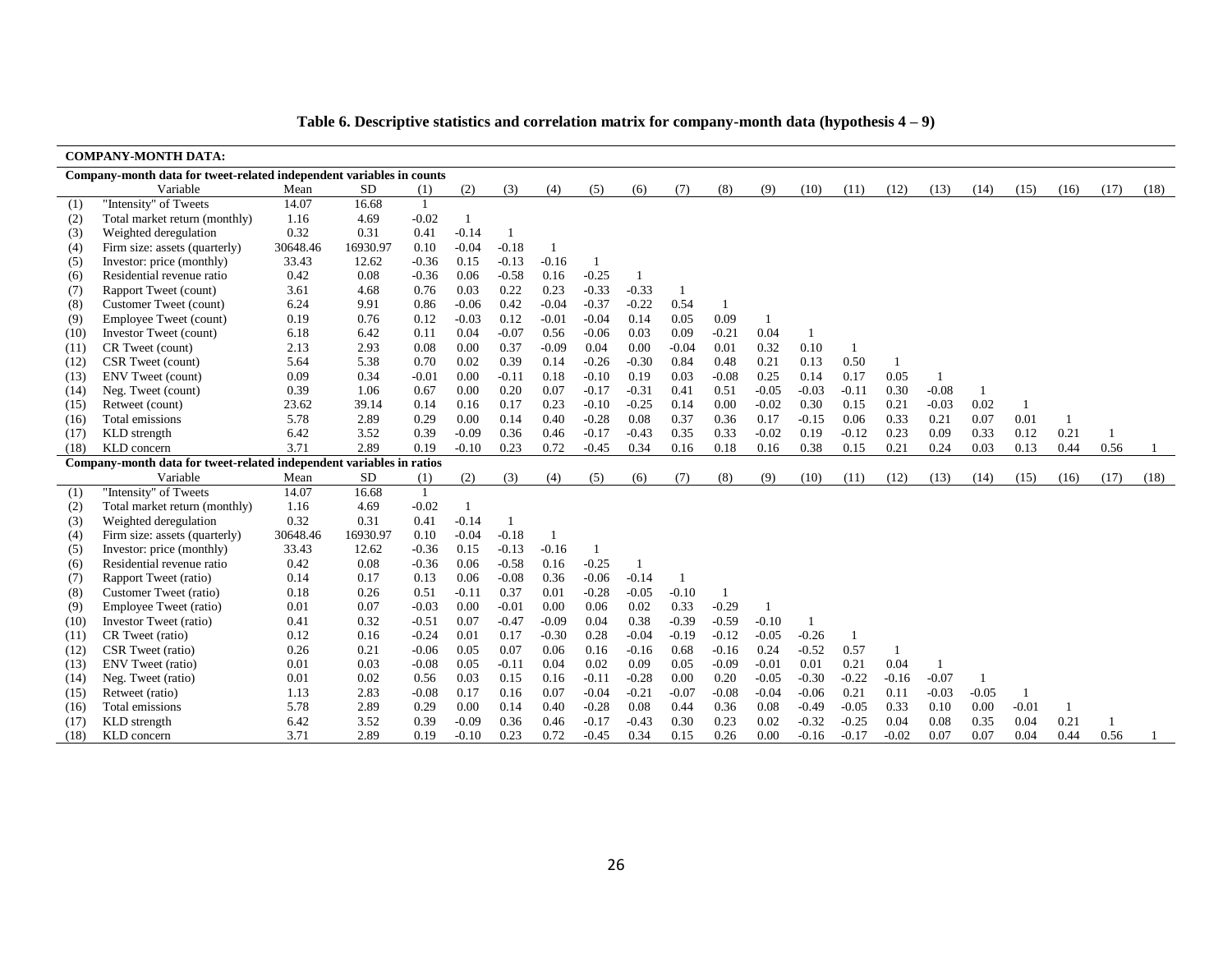| Variables                                        | Dependent variable: Adoption of<br>Twitter | Dependent variable: Existence of<br>Twitter |           |  |  |  |
|--------------------------------------------------|--------------------------------------------|---------------------------------------------|-----------|--|--|--|
|                                                  | Survival analysis                          | Probit regression                           |           |  |  |  |
|                                                  | Model 1                                    | Model 2a                                    | Model 2b  |  |  |  |
| Intercept                                        |                                            | $-0.45$                                     | $-0.55$   |  |  |  |
|                                                  |                                            | (1.00)                                      | (1.13)    |  |  |  |
| Weighted deregulation                            | 0.35                                       | $-0.08$                                     | $-0.04$   |  |  |  |
|                                                  | (0.57)                                     | (0.47)                                      | (0.51)    |  |  |  |
| Residential revenue ratio                        | $-5.30**$                                  | $-0.37$                                     | $-1.73$   |  |  |  |
|                                                  | (2.44)                                     | (1.69)                                      | (1.91]    |  |  |  |
| Firm size: employee (yearly)                     | 0.31                                       | 0.15                                        | 0.19      |  |  |  |
|                                                  | (0.45)                                     | (0.35)                                      | (0.39)    |  |  |  |
| Investor: price (yearly)                         | 0.016                                      | 0.01                                        | 0.01      |  |  |  |
|                                                  | (0.01)                                     | (0.01)                                      | (0.01)    |  |  |  |
| Year dummy variables (base year of 2009):        |                                            |                                             |           |  |  |  |
| Year dummy 2010                                  |                                            |                                             | $0.58***$ |  |  |  |
|                                                  |                                            |                                             | (0.22)    |  |  |  |
| Year dummy 2011                                  |                                            |                                             | 1.08***   |  |  |  |
|                                                  |                                            |                                             | (0.28)    |  |  |  |
| Year dummy 2012                                  |                                            |                                             | $1.26***$ |  |  |  |
|                                                  |                                            |                                             | (0.34)    |  |  |  |
| Observations                                     | 76                                         | 124                                         | 124       |  |  |  |
| Wald chi <sup>2</sup> (Probit regression models) |                                            | 2.19                                        | 24.01     |  |  |  |
| Pseudo $R^2$ (Probit regression models)          |                                            | 0.03                                        | 0.12      |  |  |  |
| Log-likelihood (Survival analysis models)        | $-87.34$                                   |                                             |           |  |  |  |
| Number "failed" (Survial analysis models)        | 24                                         | ----                                        | ----      |  |  |  |

|  |  | Table 7. Regression models estimating the adoption and existence of Twitter accounts |  |
|--|--|--------------------------------------------------------------------------------------|--|
|  |  |                                                                                      |  |

Robust standard errors (clustered by company) are reported in parenthesis. \* p<0.10; \*\*\* p<0.05; \*\*\* p<0.01.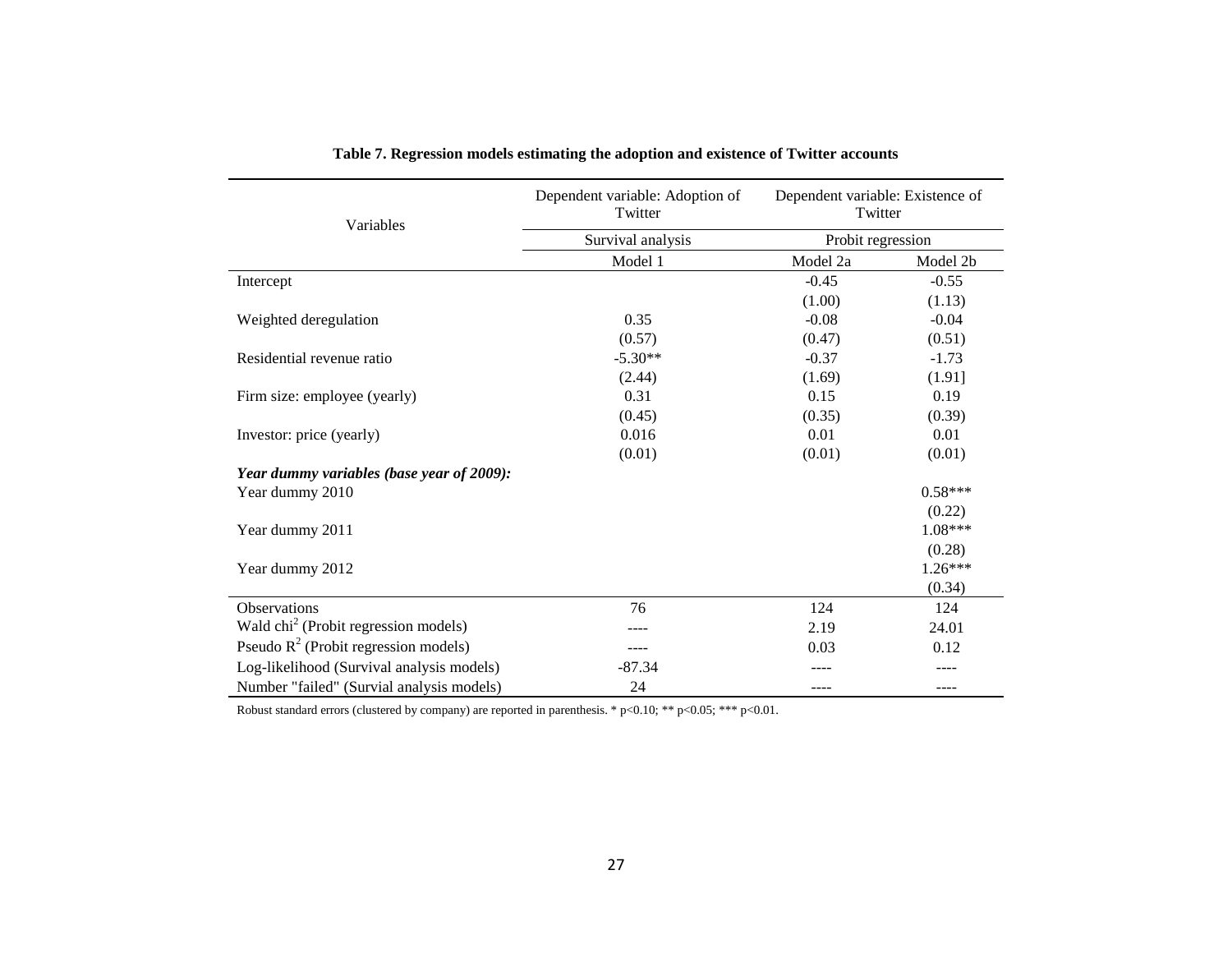|                                                                |             |           |           |                                                |           |           | Dependent variable: "Intensity" of tweets |          |                                                |            |             |            |
|----------------------------------------------------------------|-------------|-----------|-----------|------------------------------------------------|-----------|-----------|-------------------------------------------|----------|------------------------------------------------|------------|-------------|------------|
|                                                                |             |           |           | Models using tweet-related variables in counts |           |           |                                           |          | Models using tweet-related variables in ratios |            |             |            |
| Variables                                                      | Model 1a    | Model 2a  | Model 3a  | Model 4a                                       | Model 5a  | Model 6a  | Model 1b                                  | Model 2b | Model 3b                                       | Model 4b   | Model 5b    | Model 6b   |
| Intercept                                                      | 13.68**     | 13.89     | $-3.53$   | 1.46                                           | 16.59     | 1.17      | 78.03*                                    | 54.64    | 42.76                                          | 56.26*     | 79.81**     | $61.65*$   |
|                                                                | (4.33)      | (23.95)   | (19.66)   | (19.31)                                        | (25.82)   | (19.85)   | (41.17)                                   | (48.52)  | (41.74)                                        | (29.07)    | (31.97)     | (29.62)    |
| Weighted deregulation                                          | $-2.4$      | 10.78     | 12.85     | 10.23                                          | 10.57     | 10.26     | $-4.45$                                   | 12.67    | 11.38                                          | 2.21       | $-2.13$     | 1.62       |
|                                                                | (2.02)      | (7.75)    | (7.86)    | (6.69)                                         | (7.59)    | (6.71)    | (11.15)                                   | (12.40)  | (11.49)                                        | (7.91)     | (9.28)      | (8.20)     |
| Residential revenue ratio                                      | $-27.05***$ | $-12.28$  | 19.01     | 10.73                                          | $-16.37$  | 11.26     | $-77.14$                                  | $-70.57$ | $-50.59$                                       | $-37.01$   | $-70.76$    | $-47.94$   |
|                                                                | (7.69)      | (41.42)   | (33.52)   | (33.03)                                        | (44.92)   | (34.06)   | (58.65)                                   | (80.48)  | (71.69)                                        | (41.08)    | (44.49)     | (43.22)    |
| Firm size: assets (quarterly)                                  | $-0.00**$   | $-0.00$   | $-0.00$   | $-0.00$                                        | $-0.00$   | $-0.00$   | 0.00                                      | $0.00\,$ | 0.00                                           | $-0.00$    | 0.00        | $-0.00$    |
|                                                                | (0.00)      | (0.00)    | (0.00)    | (0.00)                                         | (0.00)    | (0.00)    | (0.00)                                    | (0.00)   | (0.00)                                         | (0.00)     | (0.00)      | (0.00)     |
| Investor: price (monthly)                                      | $-0.05*$    | $-0.19$   | $-0.09$   | $-0.12$                                        | $-0.2$    | $-0.11$   | $-0.58*$                                  | $-0.47$  | $-0.48$                                        | $-0.40*$   | $-0.49*$    | $-0.44*$   |
| Rapport (Independent variable of interest. Subset of non-core) |             |           |           |                                                |           |           |                                           |          |                                                |            |             |            |
| Rapport Tweet (count)                                          | $1.18***$   | $2.36***$ | $1.97***$ | $1.94***$                                      | $2.34***$ | $1.94***$ |                                           |          |                                                |            |             |            |
|                                                                | (0.12)      | (0.49)    | (0.38)    | (0.42)                                         | (0.50)    | (0.41)    |                                           |          |                                                |            |             |            |
| Rapport Tweet (ratio)                                          |             |           |           |                                                |           |           | $-17.93**$                                | 1.64     | 6.79                                           | $-11.40*$  | $-24.03***$ | $-13.41**$ |
|                                                                |             |           |           |                                                |           |           | (7.13)                                    | (11.74)  | (11.63)                                        | (6.07)     | (6.55)      | (5.79)     |
| Core classifications:                                          |             |           |           |                                                |           |           |                                           |          |                                                |            |             |            |
| Customer Tweet (count)                                         | $1.20***$   |           |           |                                                |           |           |                                           |          |                                                |            |             |            |
|                                                                | (0.07)      |           |           |                                                |           |           |                                           |          |                                                |            |             |            |
| Employee Tweet (count)                                         | $1.19*$     |           |           | 1.23                                           | 1.34      | 1.23      |                                           |          |                                                |            |             |            |
|                                                                | (0.54)      |           |           | (1.02)                                         | (1.48)    | (1.03)    |                                           |          |                                                |            |             |            |
| Employee Tweet (ratio)                                         |             |           |           |                                                |           |           | 1.58                                      |          |                                                | $-4.11$    | $-0.94$     | $-2.55$    |
|                                                                |             |           |           |                                                |           |           | (5.48)                                    |          |                                                | (6.24)     | (5.42)      | (5.77)     |
| Investor Tweet (count)                                         | $0.72***$   |           |           | $0.36*$                                        | 0.28      | $0.36*$   |                                           |          |                                                |            |             |            |
|                                                                | (0.10)      |           |           | (0.17)                                         | (0.24)    | (0.17)    |                                           |          |                                                |            |             |            |
| Investor Tweet (ratio)                                         |             |           |           |                                                |           |           | $-26.75**$                                |          |                                                | $-24.66**$ | $-31.32**$  | $-24.34**$ |
|                                                                |             |           |           |                                                |           |           | (11.00)                                   |          |                                                | (9.27)     | (11.19)     | (9.22)     |
| Non-core classification:                                       |             |           |           |                                                |           |           |                                           |          |                                                |            |             |            |
| CR Tweet (count)                                               |             | 0.23      |           | 0.24                                           | 0.02      | 0.24      |                                           |          |                                                |            |             |            |
|                                                                |             | (0.80)    |           | (0.54)                                         | (0.77)    | (0.55)    |                                           |          |                                                |            |             |            |
| CR Tweet (ratio)                                               |             |           |           |                                                |           |           |                                           | $-22.89$ |                                                | $-29.52**$ | $-32.41**$  | $-24.58*$  |
|                                                                |             |           |           |                                                |           |           |                                           | (16.06)  |                                                | (13.12)    | (13.14)     | (11.72)    |
| Third-party classifications:                                   |             |           |           |                                                |           |           |                                           |          |                                                |            |             |            |
| Neg. Tweet (count)                                             |             |           | $6.52***$ | $6.73***$                                      |           | $6.74***$ |                                           |          |                                                |            |             |            |
|                                                                |             |           | (1.48)    | (1.56)                                         |           | (1.59)    |                                           |          |                                                |            |             |            |
| Neg. Tweet (ratio)                                             |             |           |           |                                                |           |           |                                           |          | 354.73**                                       | 240.27**   |             | 227.44**   |
|                                                                |             |           |           |                                                |           |           |                                           |          | (114.91)                                       | (90.17)    |             | (91.07)    |
| Retweet (count)                                                |             |           | 0.02      |                                                | $-0.02$   | 0.00      |                                           |          |                                                |            |             |            |
|                                                                |             |           | (0.02)    |                                                | (0.02)    | (0.01)    |                                           |          |                                                |            |             |            |
| Retweet (ratio)                                                |             |           |           |                                                |           |           |                                           |          | $-0.87$                                        |            | $-0.84*$    | $-0.67*$   |
|                                                                |             |           |           |                                                |           |           |                                           |          | (0.57)                                         |            | (0.45)      | (0.37)     |
| Observations                                                   | 108         | 108       | 108       | 108                                            | 108       | 108       | 108                                       | 108      | 108                                            | 108        | 108         | 108        |
| R-squared                                                      | 0.93        | 0.64      | 0.78      | 0.8                                            | 0.65      | 0.8       | 0.48                                      | 0.37     | 0.53                                           | 0.61       | 0.58        | 0.62       |

# **Table 8. OLS regression models estimating "Intensity" of tweets**

Robust standard errors (clustered by company) are reported in parenthesis. \* p<0.10; \*\* p<0.05; \*\*\* p<0.01.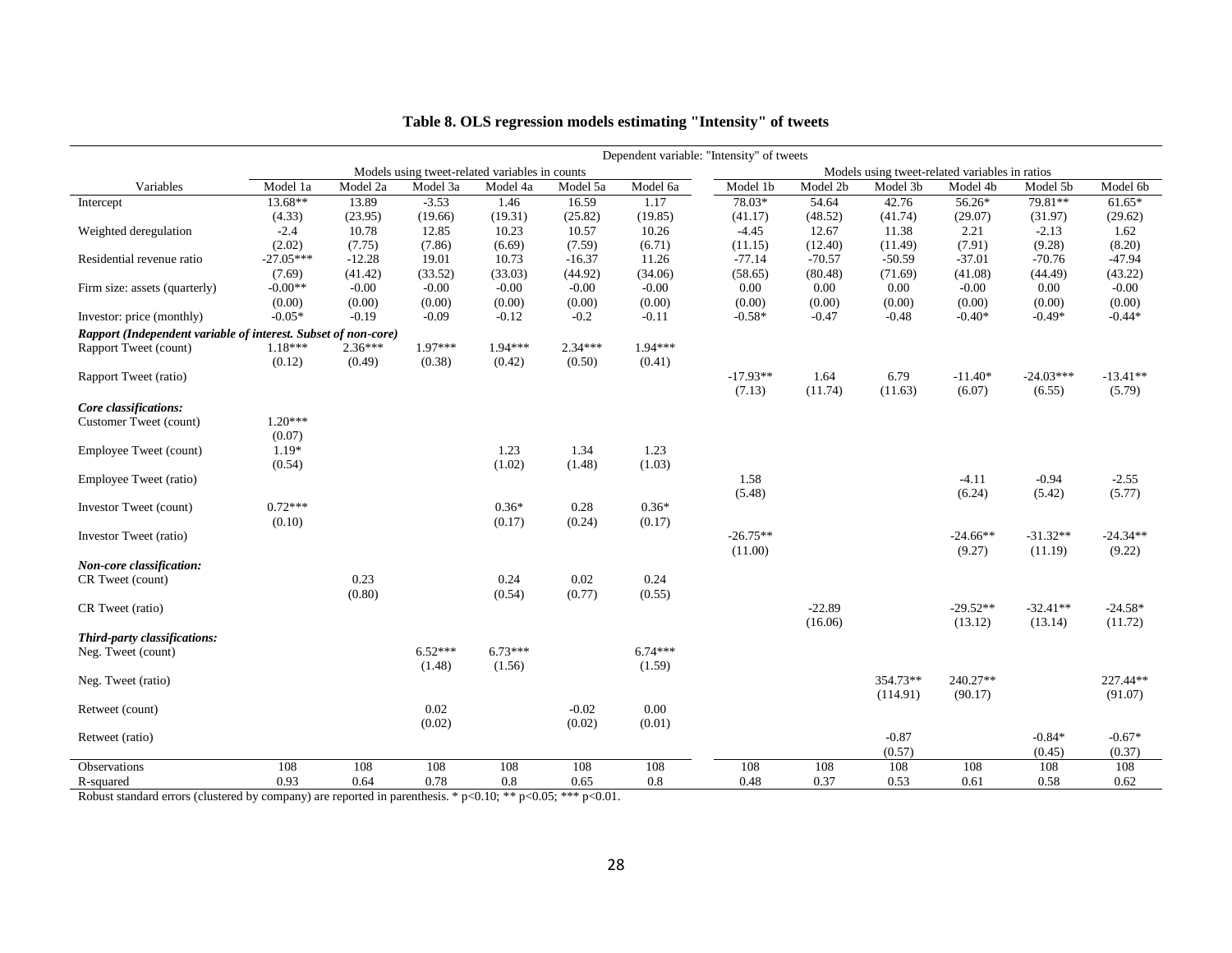|                                                         |           | Dependent variable: CR Tweet (ratio) |           |           | Dependent variable: CSR Tweet (ratio) |          |          | Dependent variable: ENV Tweet (ratio) |          |
|---------------------------------------------------------|-----------|--------------------------------------|-----------|-----------|---------------------------------------|----------|----------|---------------------------------------|----------|
| Variables                                               | Model 1a  | Model 1b                             | Model 1c  | Model 2a  | Model 2b                              | Model 2c | Model 3a | Model 3b                              | Model 3c |
| Intercept                                               | $-0.21$   | $-0.19$                              | $-0.03$   | 0.16      | 0.23                                  | 0.23     | $-0.01$  | $-0.03$                               | 0.07     |
|                                                         | (0.16)    | (0.15)                               | (0.17)    | (0.20)    | (0.28)                                | (0.25)   | (0.02)   | (0.03)                                | (0.04)   |
| Weighted deregulation                                   | $0.14**$  | $0.14**$                             | 0.04      | $-0.05$   | 0.04                                  | 0.03     | $-0.02$  | $-0.01$                               | $-0.06*$ |
|                                                         | (0.05)    | (0.05)                               | (0.06)    | (0.08)    | (0.11)                                | (0.15)   | (0.01)   | (0.01)                                | (0.03)   |
| Residential revenue ratio                               | 0.45      | $0.44*$                              | 0.1       | $-0.51$   | $-0.31$                               | $-0.31$  | 0.01     | 0.06                                  | $-0.13$  |
|                                                         | (0.27)    | (0.24)                               | (0.31)    | (0.37)    | (0.45)                                | (0.53)   | (0.04)   | (0.04)                                | (0.07)   |
| Firm size: assets (quarterly)                           | $-0.00**$ | $-0.00*$                             | $-0.00**$ | 0.00      | 0.00                                  | 0.00     | $-0.00$  | $-0.00$                               | $-0.00*$ |
|                                                         | (0.00)    | (0.00)                               | (0.00)    | (0.00)    | (0.00)                                | (0.00)   | (0.00)   | (0.00)                                | (0.00)   |
| Investor: price (monthly)                               | $0.00**$  | $0.00**$                             | $0.00**$  | 0.00      | 0.00                                  | 0.00     | 0.00     | 0.00                                  | 0.00     |
|                                                         | (0.00)    | (0.00)                               | (0.00)    | (0.00)    | (0.00)                                | (0.00)   | 0.00     | 0.00                                  | 0.00     |
| <b>Environmental and social performance indicators:</b> |           |                                      |           |           |                                       |          |          |                                       |          |
| Total emissions                                         | $0.00\,$  |                                      |           | $0.03***$ |                                       |          | 0.00     |                                       |          |
|                                                         | (0.01)    |                                      |           | (0.01)    |                                       |          | (0.00)   |                                       |          |
| KLD strength                                            |           | $-0.00$                              |           |           | $-0.00$                               |          |          | 0.00                                  |          |
|                                                         |           | (0.01)                               |           |           | (0.01)                                |          |          | (0.00)                                |          |
| KLD concern                                             |           |                                      | 0.02      |           |                                       | 0.00     |          |                                       | $0.01*$  |
|                                                         |           |                                      | (0.01)    |           |                                       | (0.03)   |          |                                       | (0.00)   |
| <b>Observations</b>                                     | 96        | 108                                  | 108       | 96        | 108                                   | 108      | 96       | 108                                   | 108      |
| R-squared                                               | 0.14      | 0.16                                 | 0.17      | 0.21      | 0.06                                  | 0.06     | 0.04     | 0.04                                  | 0.06     |

**Table 9. OLS reg. models estimating CR, CSR, and ENV tweets (in ratios) depending on company's environmental and social performance**

Robust standard errors (clustered by company) are reported in parenthesis. \* p<0.10; \*\*\* p<0.05; \*\*\* p<0.01.